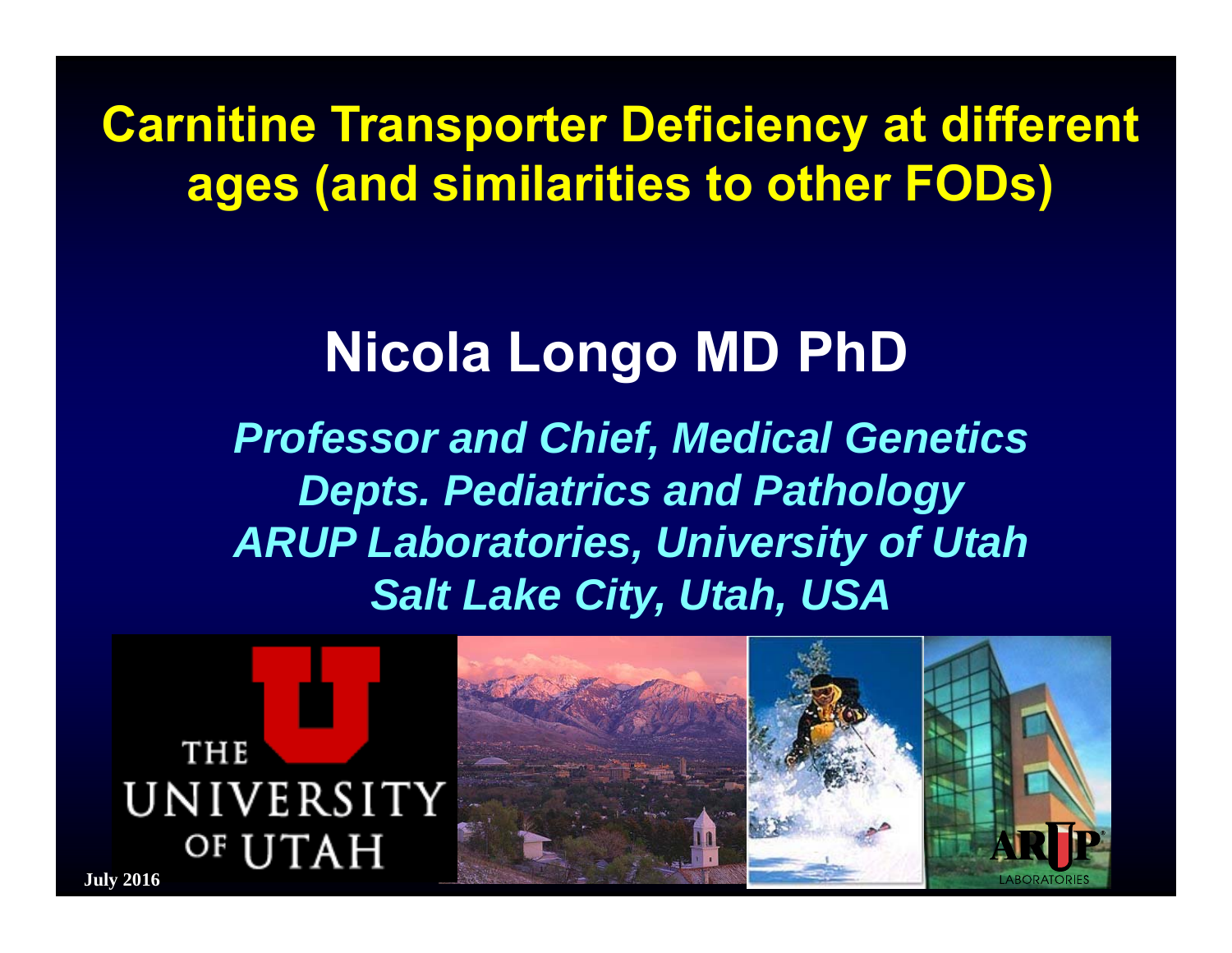### **OBJECTIVES**

- **Describe carnitine and its role in fatty acid oxidation**
- **How disorders of fatty acid oxidation are diagnosed**
- **Treatment for fatty acid oxidation defects.**
- **Role of newborn screen in the detection of fatty acid oxidation defects.**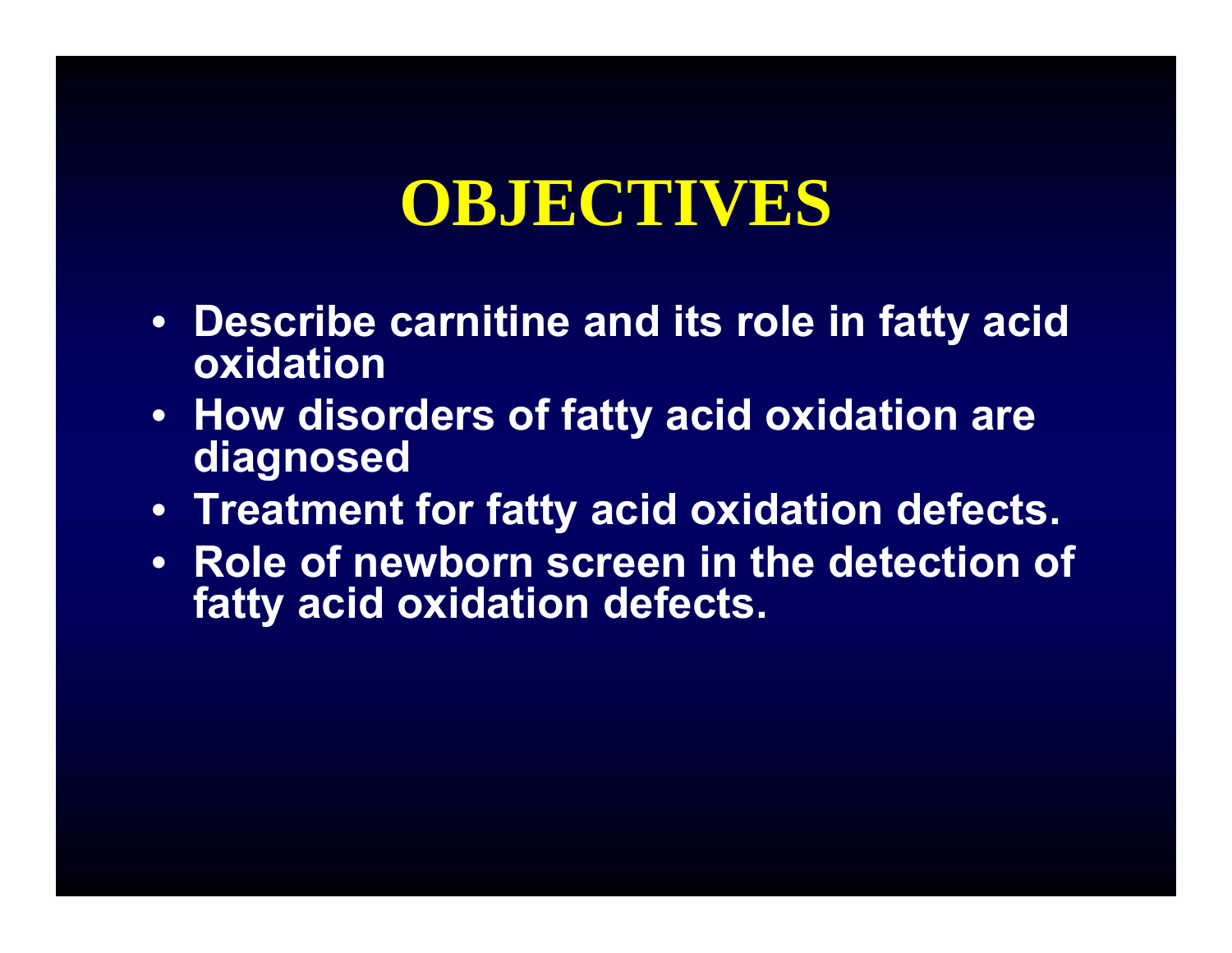# **CARNITINE**

**Carnitine (3-hydroxy-4-Ntrimethylammonium butyrate) is essential for the transfer of fatty acids across the inner mitochondrial membrane. CHOH**

**H.C CH 3NN 、 人 /COO -+33CARNITINE**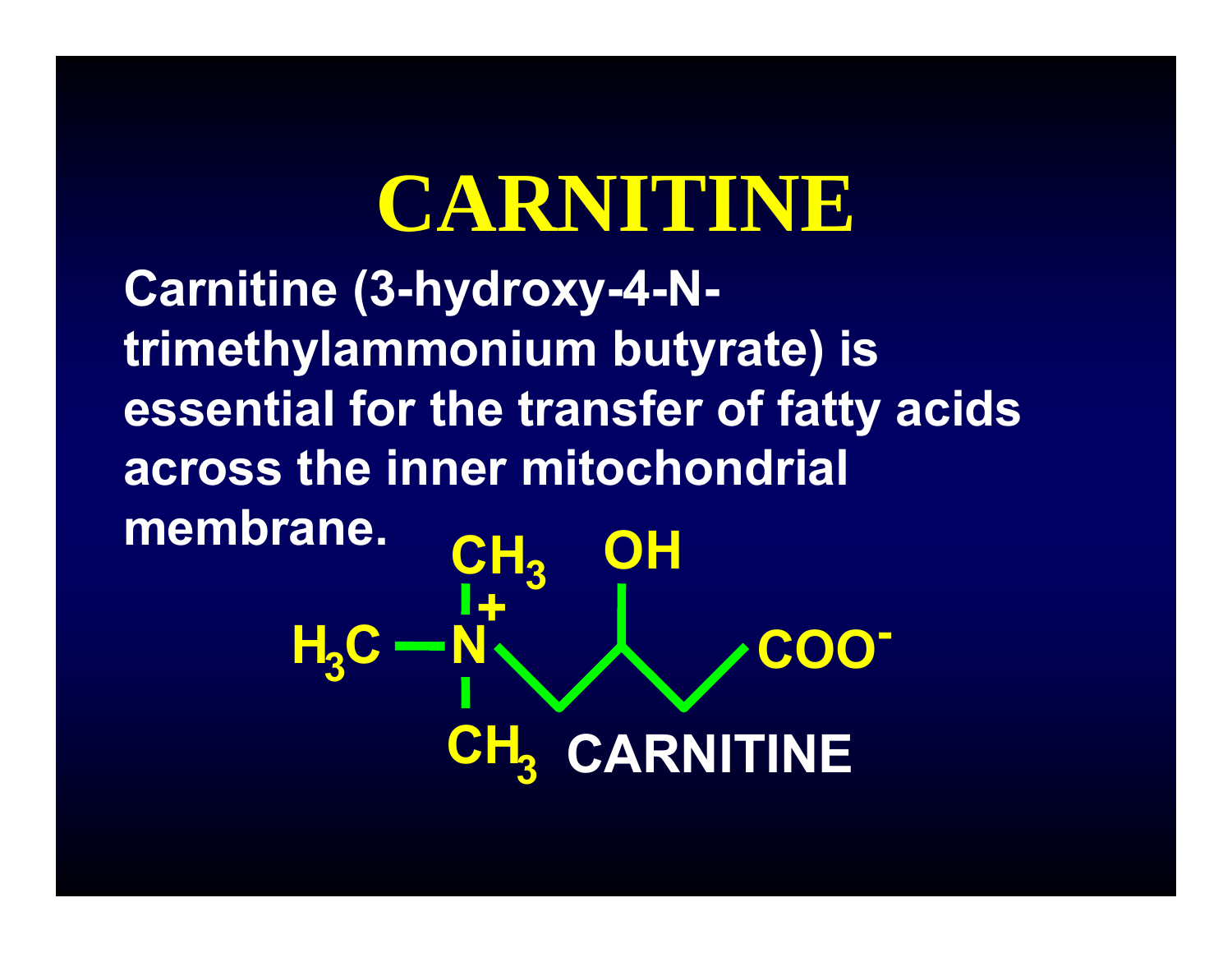# **Sources of carnitine**

**Synthesized by liver and kidneys, but not in heart or skeletal muscle, which depend on carnitine transport for fatty acid oxidation. Carnitine synthesis is low in newborns.** 

**In the diet, most carnitine is supplied by red meat and dairy products, while fruits and vegetables contain insignificant amounts. About 75% of carnitine is provided by the diet in normal adults.**

**Carnitine is lost in the urine and secreted in the bile. Acute renal failure can result in high levels of plasma carnitine (100-300 M). By contrast, chronic renal failure and dialysis can cause carnitine deficiency.**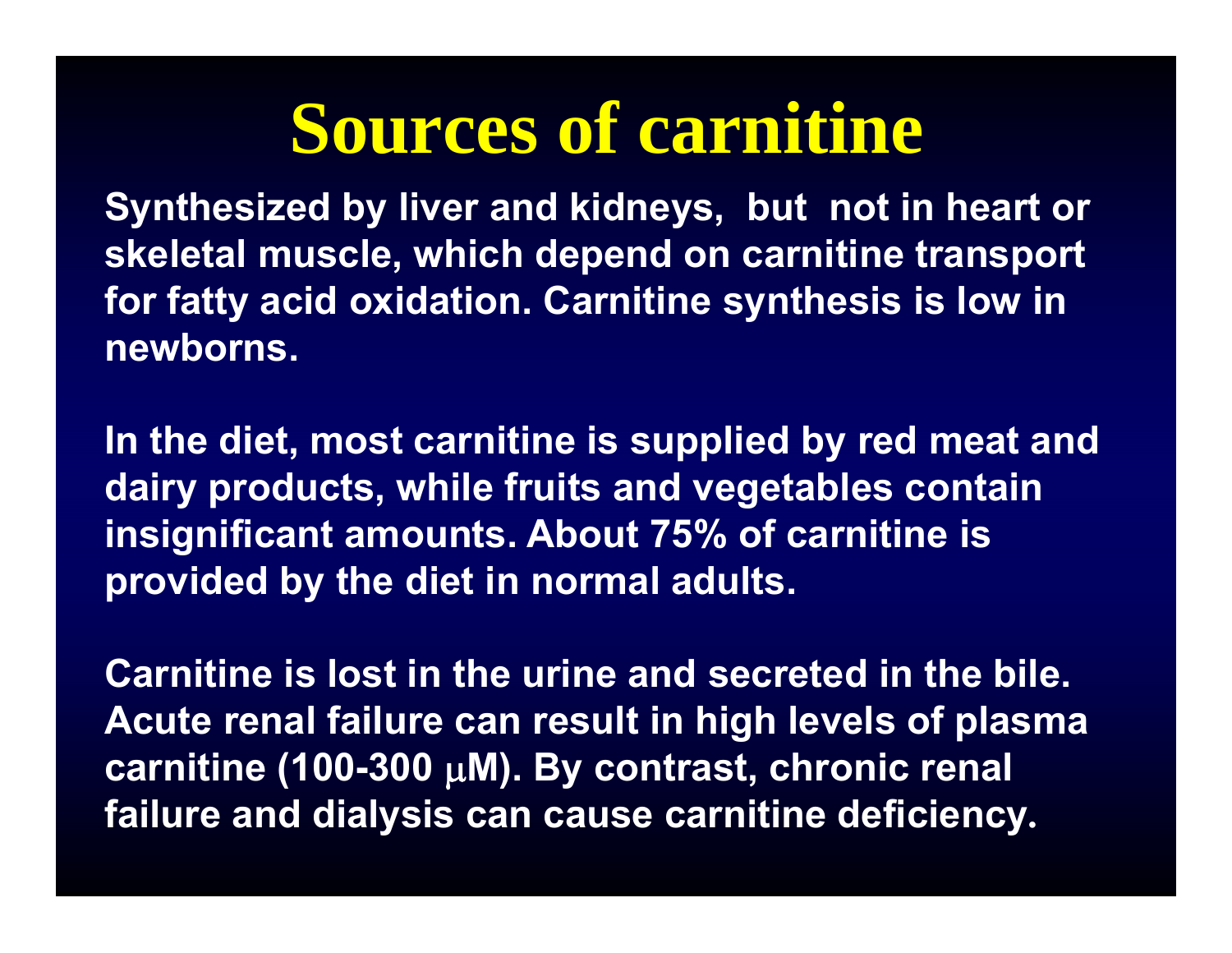# **CARNITINE SYNTHESIS**



Scaglia F, Longo N. Primary and secondary alterations of neonatal carnitine metabolism. Semin Perinatol. 1999; 23(2):152-61.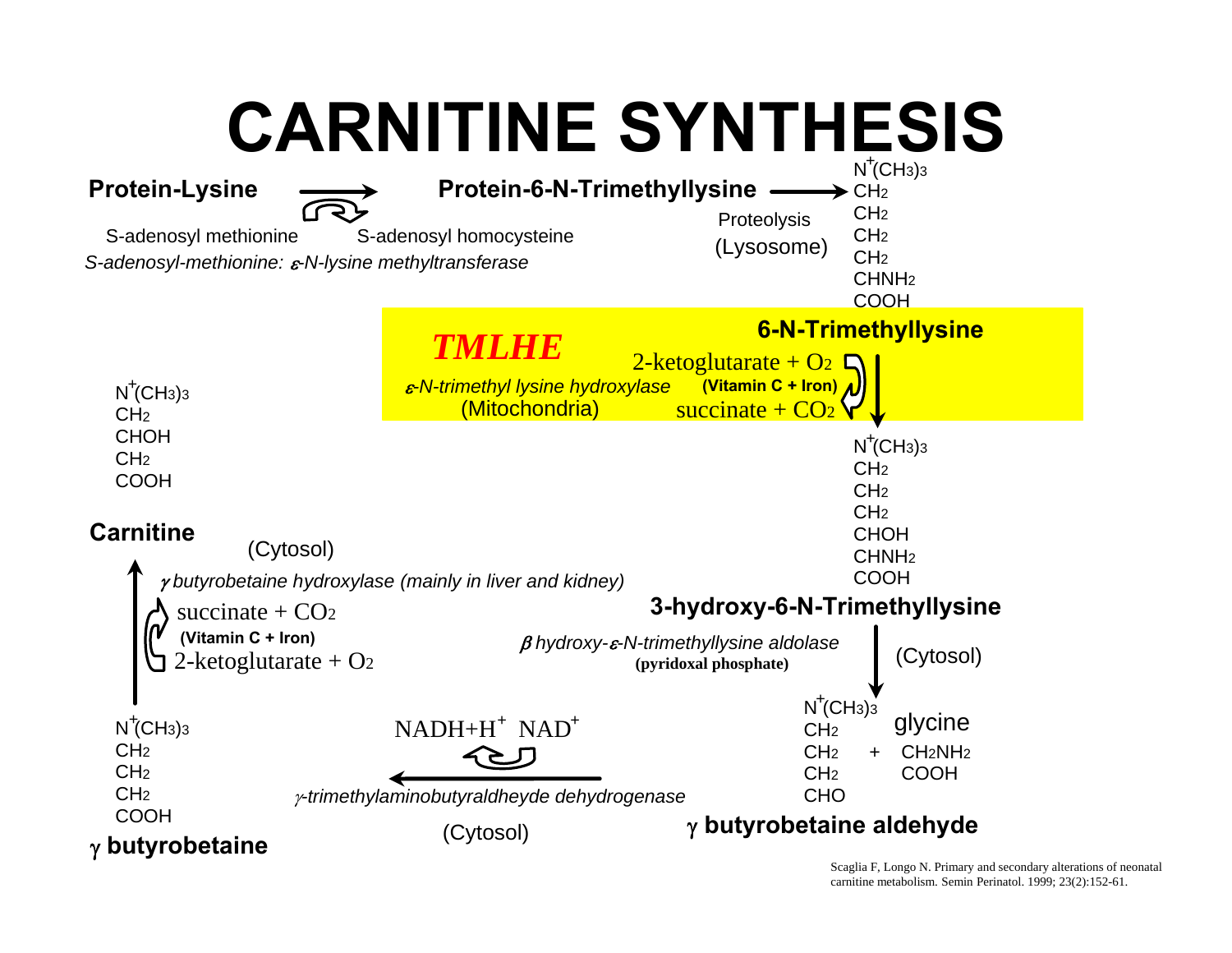

## **Autism**

**A common X-linked inborn error of carnitine biosynthesis may be a risk factor fornon-dysmorphic autism.**

**Celestino–Soper et al. 2012. PNAS 109(21): 7974-7981**

**Exonic deletion of the** *TMLHE*  **(trimethyllysine hydroxylase epsilon) that encodes the first enzyme in the biosynthesis of carnitine.**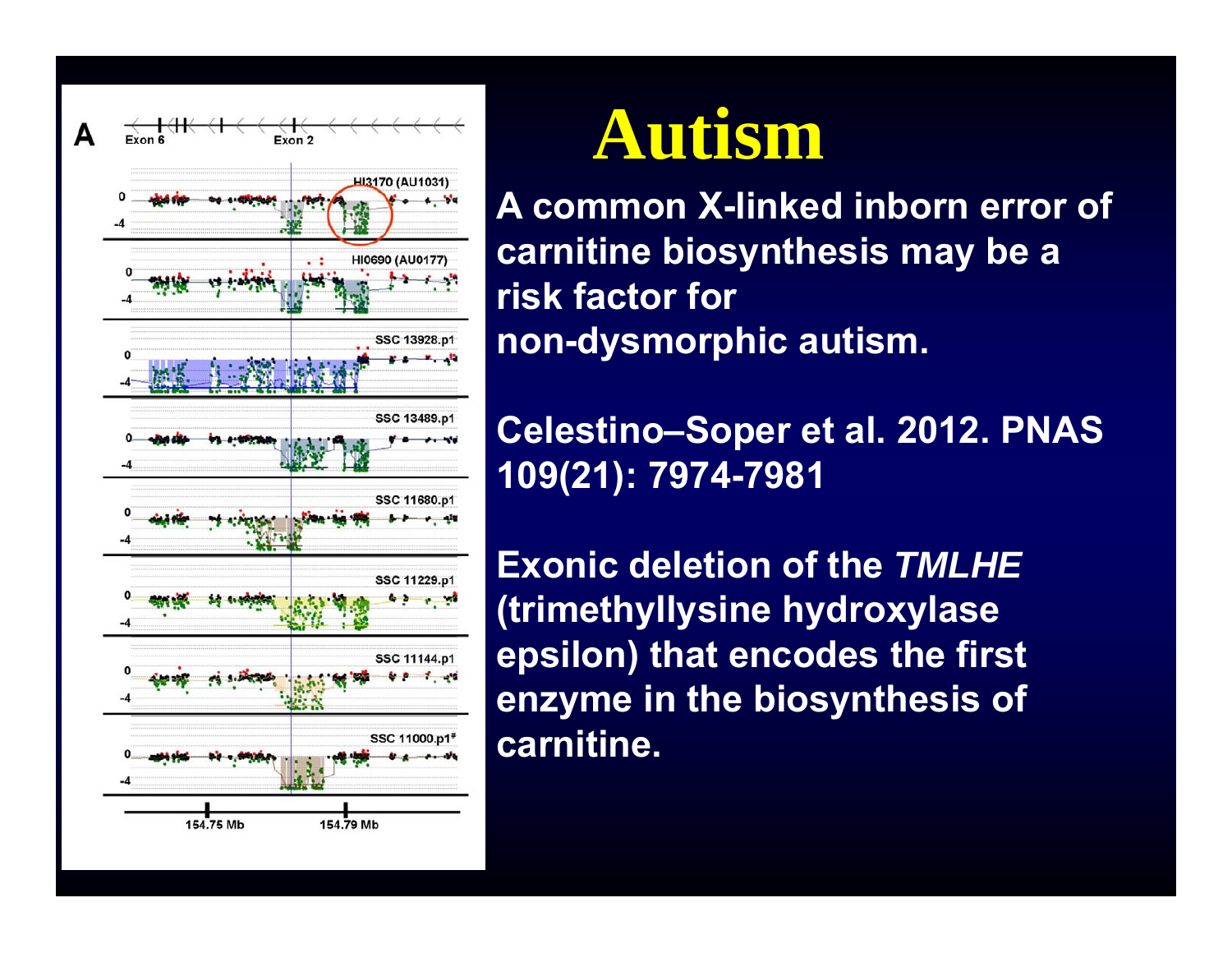## **THE CARNITINE CYCLE IN FATTY ACID OXIDATION**

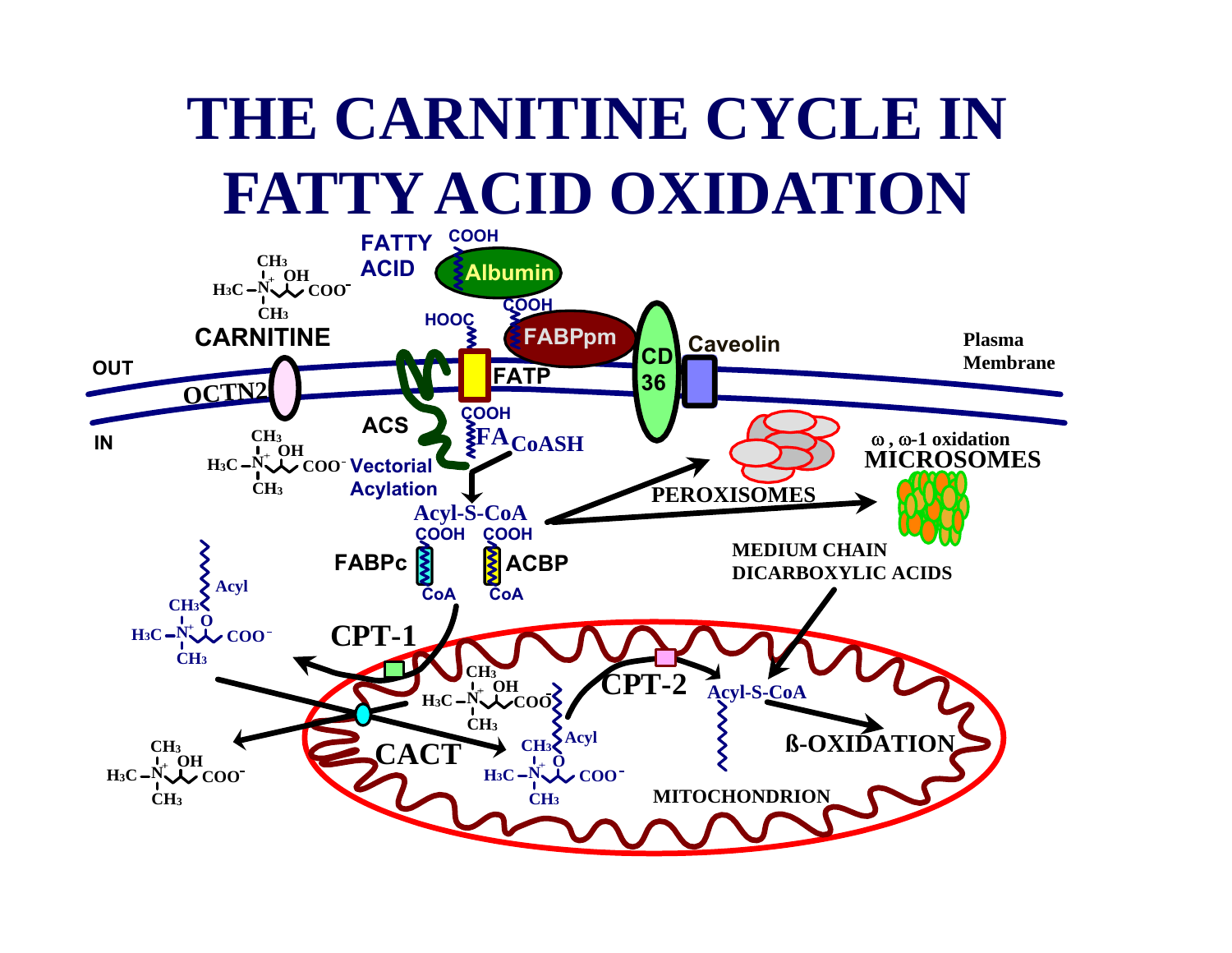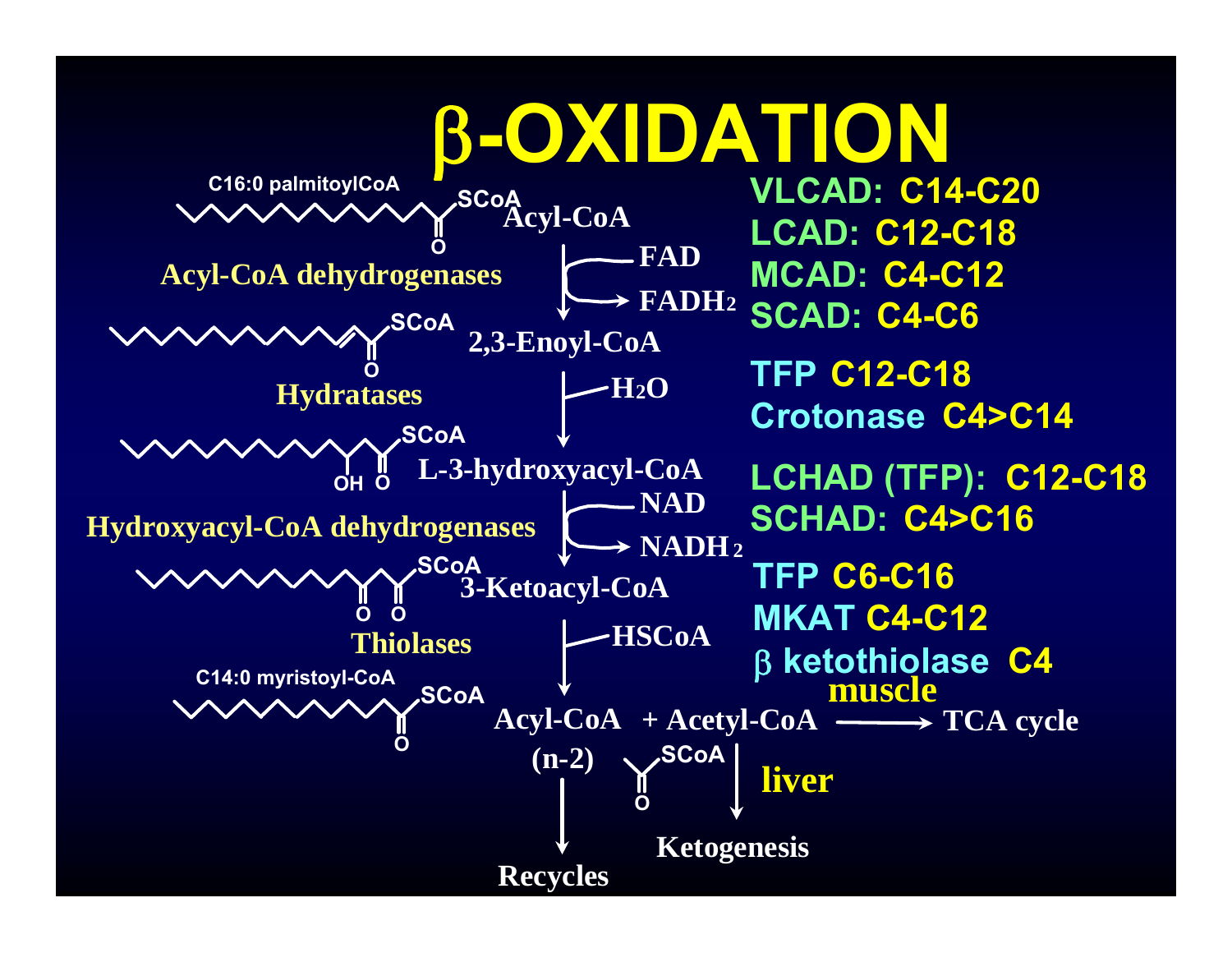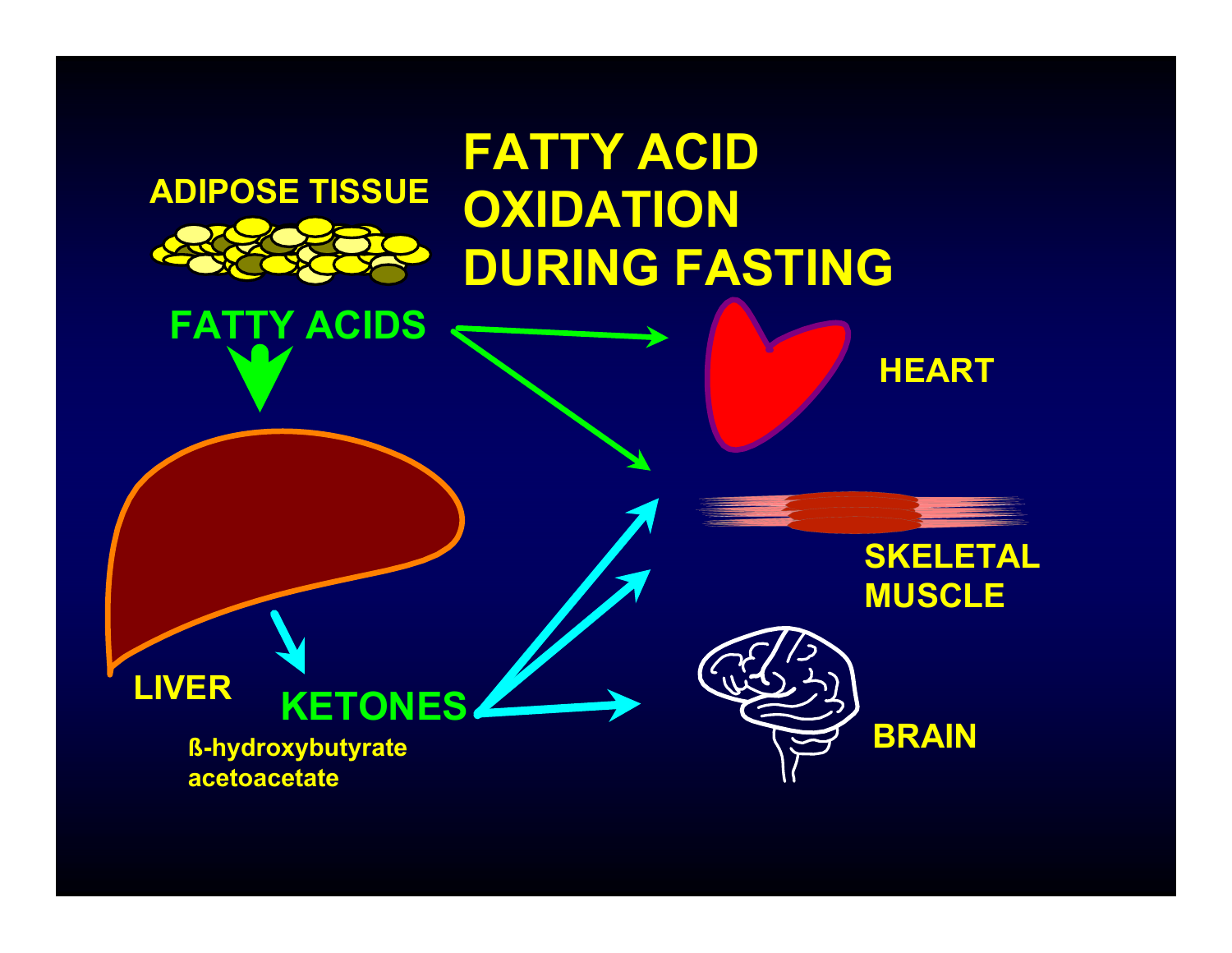### **CONDITIONS REVEALING FATTY ACID OXIDATION DISORDERS**

**Most fatty acid oxidation defects are episodic and clinically silent when fat is not utilized.**

**Triggering conditions include fever, infections, gastroenteritis, reduced caloric intake.**

**Affected patients present at any age during an intercurrent illness causing catabolism.**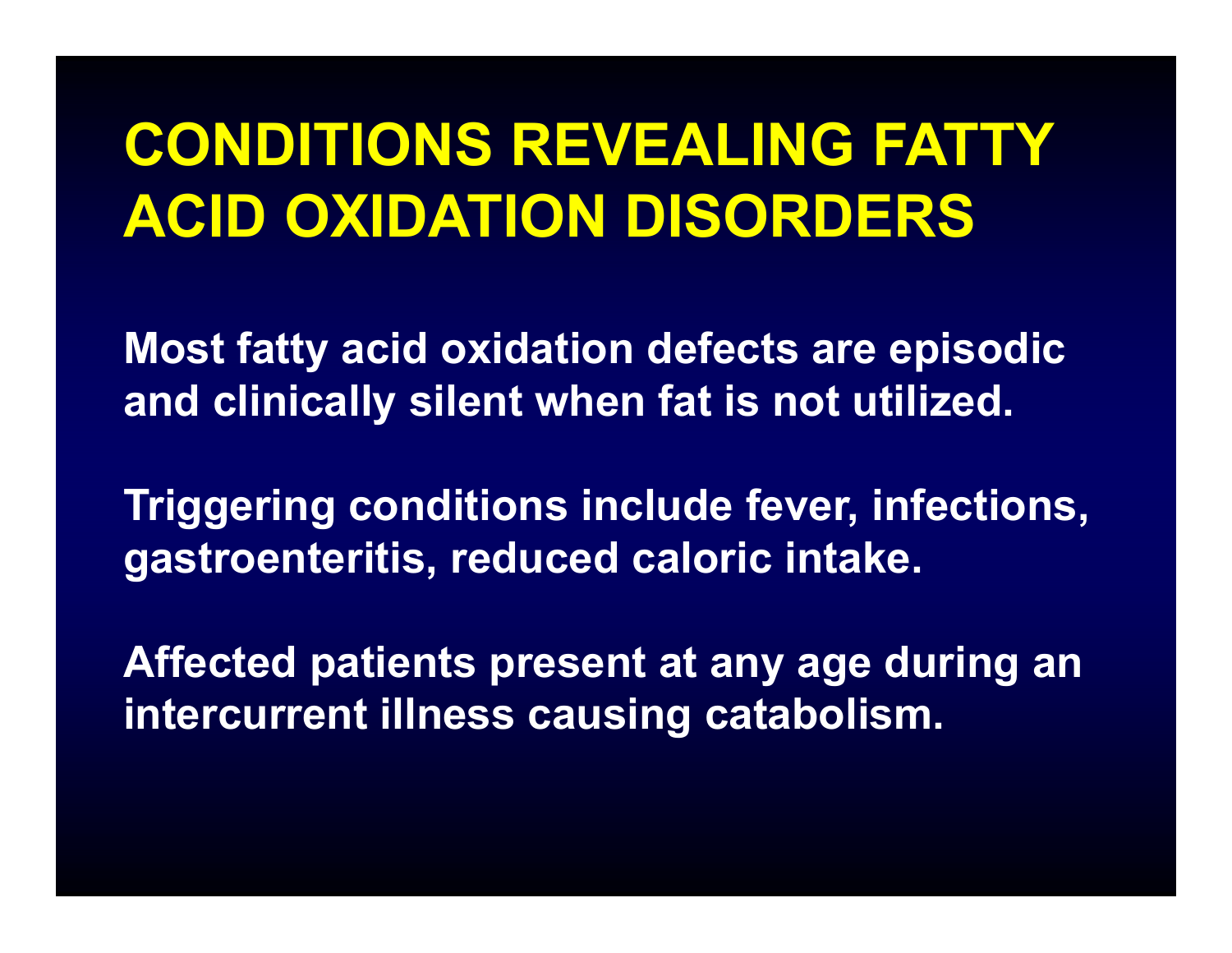### **DEFECTIVE FATTY ACID OXIDATION**



**ADIPOSE TISSUE**

**FATTY ACIDS**





#### **SKELETAL MYOPATHY HYPOTONIAMUSCLE MYOGLOBINURIA**

**LIVER KETONES STEATOSIS**

**LOSS OF CONSCIOUSNESS**

**BRAIN**

**Longo et al (2006) Am J Med Genet C Semin Med Genet 2006, 142(2):77-85.**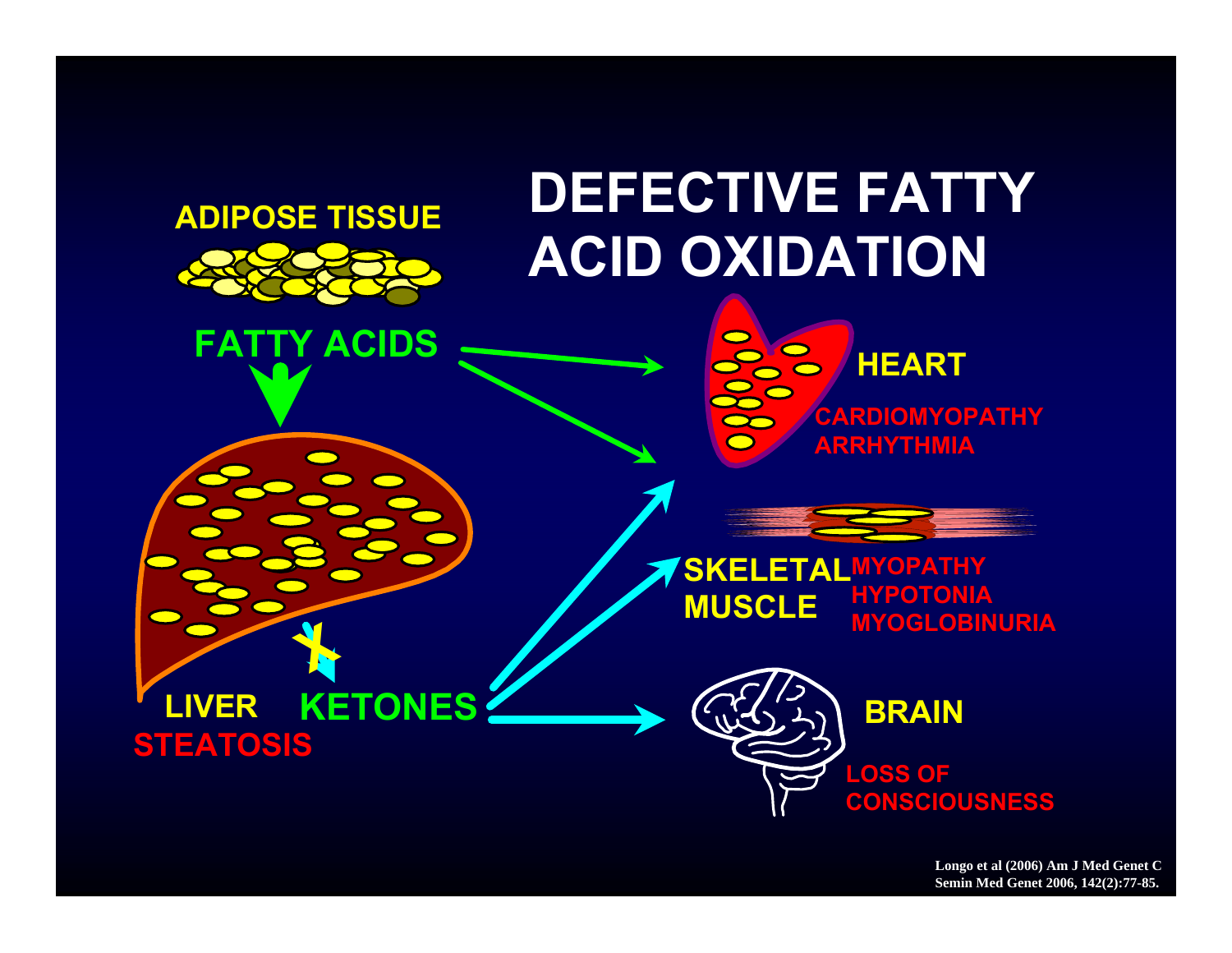#### **PATHOLOGY IN PRIMARY CARNITINE DEFICIENCY**

**LIVERLipid deposition** 

**in peripheral areas of lobules**

### **HEART**

**Focal lipid deposition exp. in subendocardium. Fiber/nuclei size variability (hypertrophy)**

Modified from: Melegh et al. (2004) Am J Med Genet 131A:121-6.

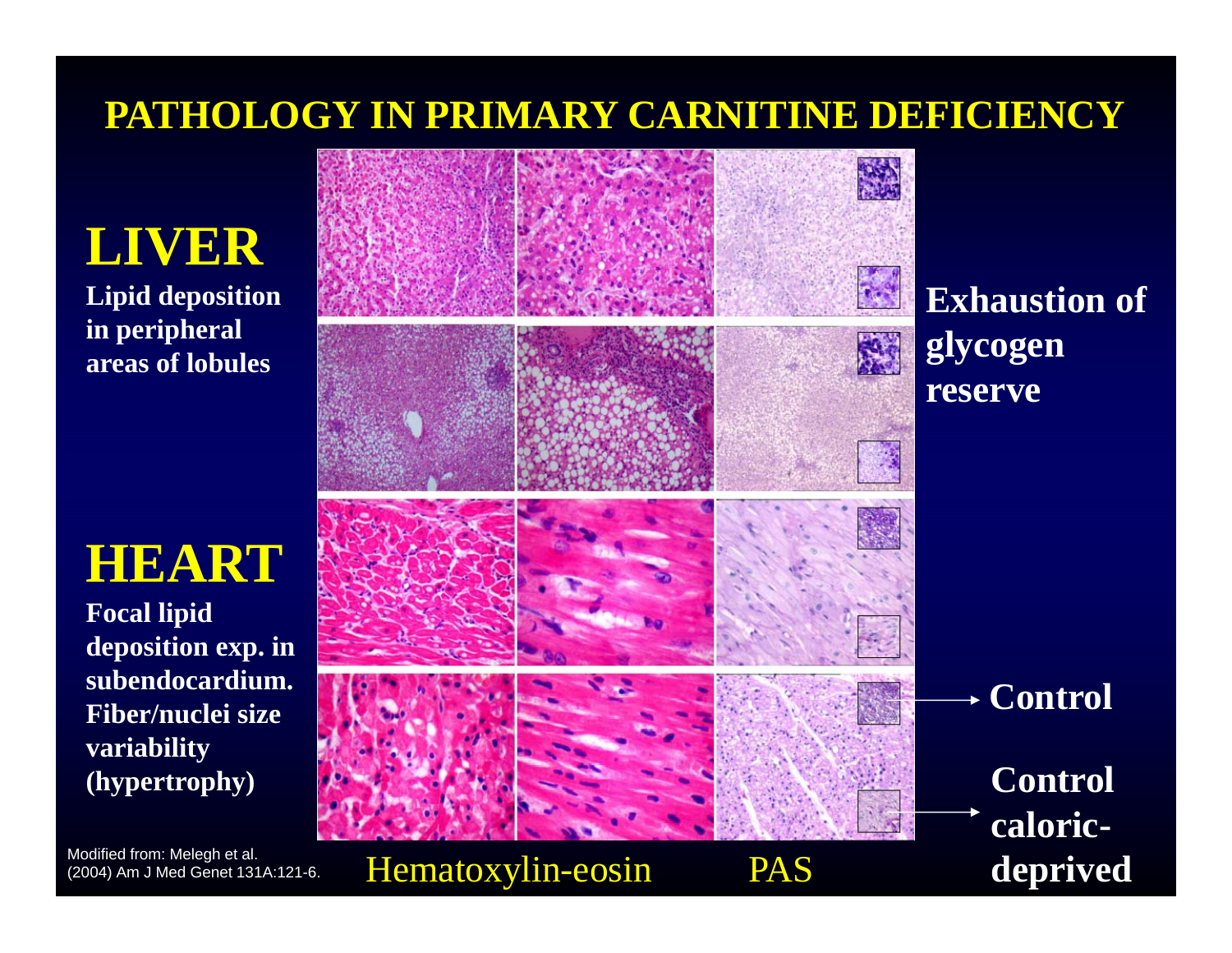### **Carnitine transporter deficiency (Primary carnitine deficiency MIM 212140)**

- $\bullet$ **Frequency 1:142,000 (USA), 1:40,000 (Japan), 1:200 (Faroe Islands)**
- **Cause: Carnitine transporter (OCTN2) defect (***SLC22A5* **gene)**
- $\bullet$  **Pathogenesis: Loss of carnitine in urine reduces availability of carnitine in liver, muscle and heart, impairing FAO**
- $\bullet$  **Presentation: Hepatic encephalopathy, hypoglycemia, cardiomyopathy in childhood, arrhythmia in adults, sudden death in children and adults**
- $\bullet$  **Diagnosis: Plasma carnitine levels (very low, usually C0<5 M, can be higher in newborns), decreased urinary carnitine reabsorption, confirmed by transport studies in fibroblasts or DNA testing. Can be detected by newborn screening.**
- **Therapy: Carnitine 100 ‐150 mg/kg up to 3 g per day PO divided into 3 ‐ 4 daily doses**
- **Monitoring: Plasma carnitine free and total**
- **Prognosis: Excellent (with treatment)**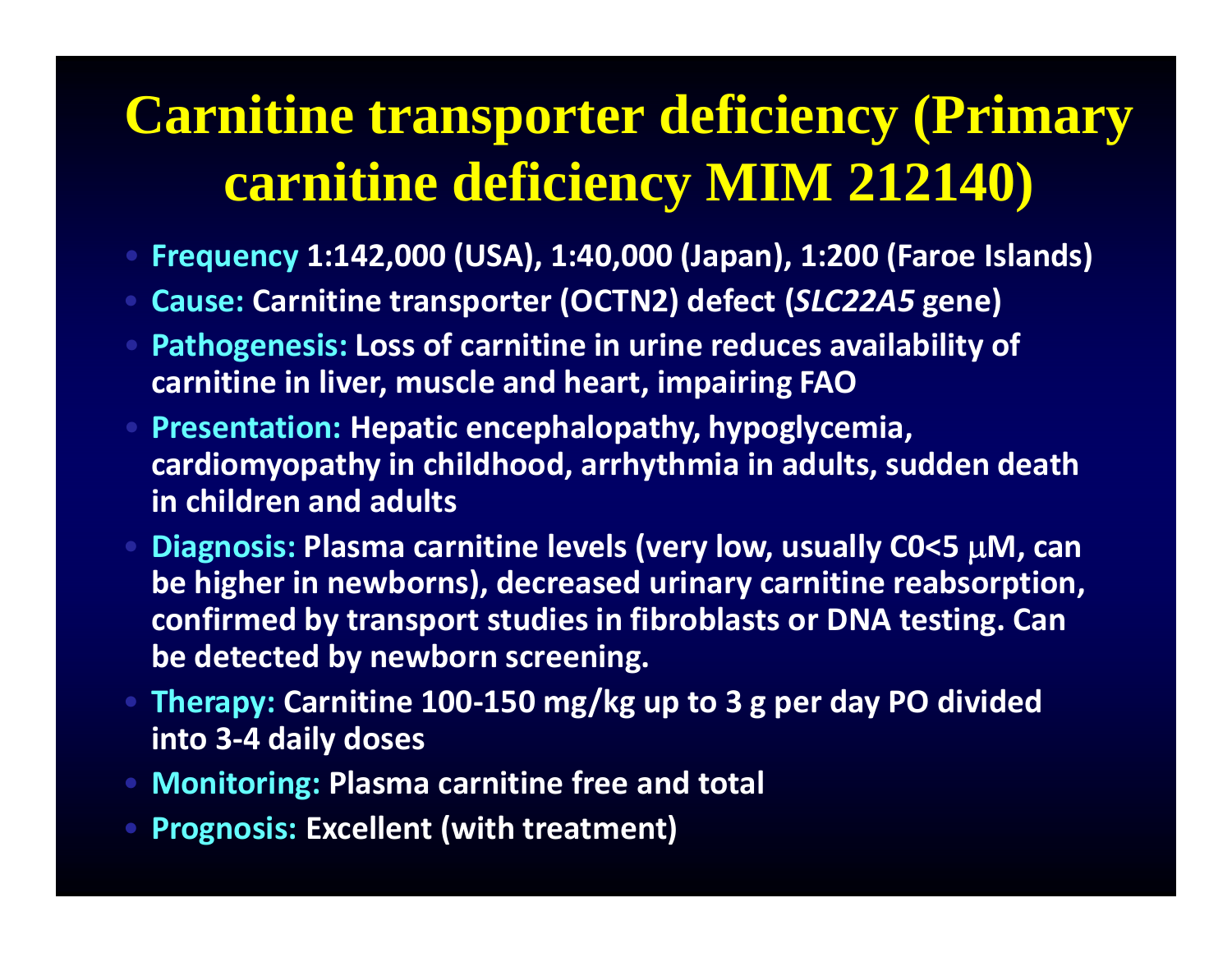### **THE KIDNEY CONSERVES CARNITINE**

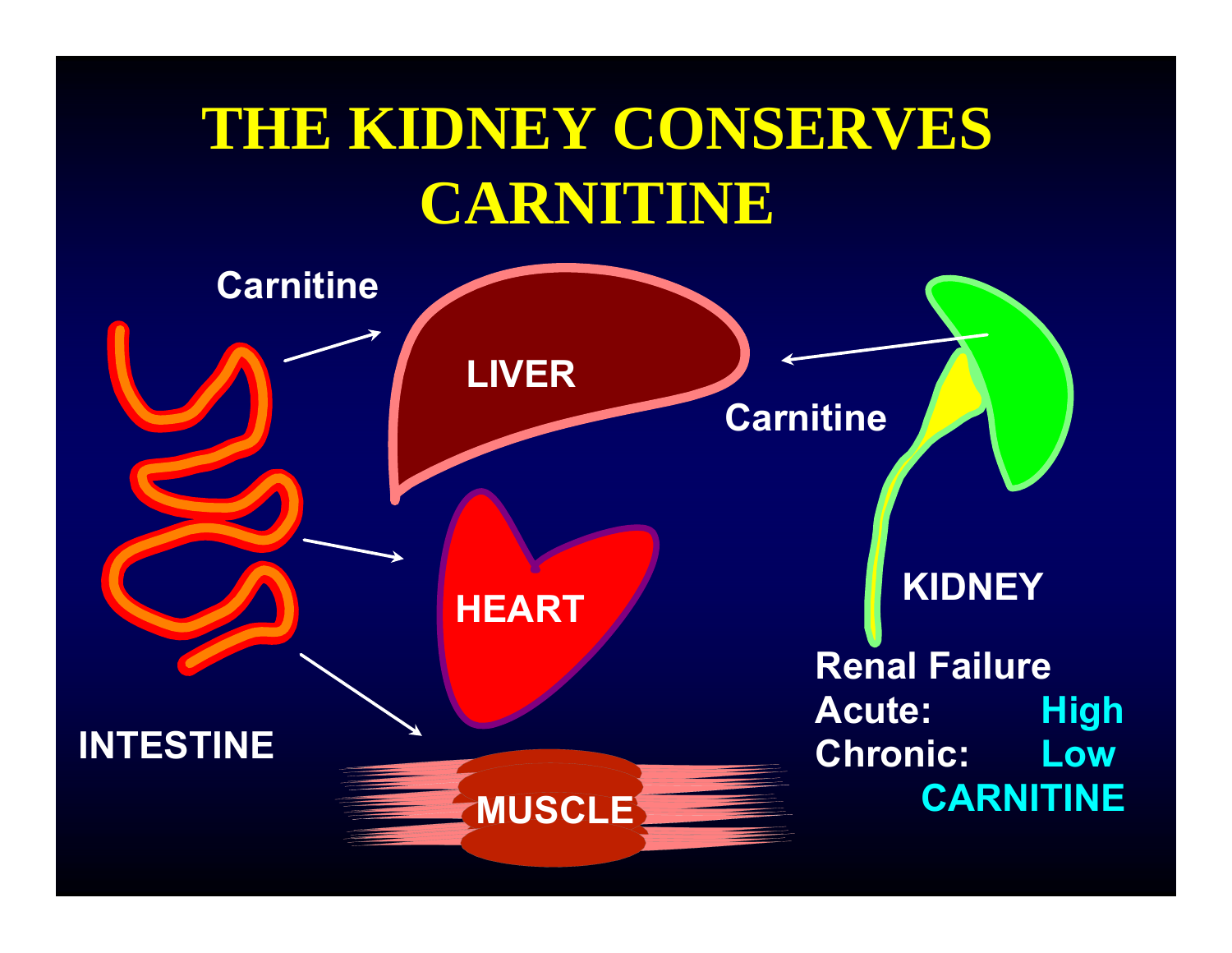# **CHILDHOOD HYPOGLYCEMIA**

**Eight months old boy with history of frequent infections and vomiting presented with low oral intake and lethargy prompting hospital admission. Exam: hepatomegaly, lethargy Labs: nonketotic hypoglycemia (glucose 35 mg/dL), hyperammonemia, and elevated liver function tests (Reye syndrome). Urine organic acids; mild dicarboxylic aciduria, Normal plasma amino acids were normal. Therapy: he improved with intravenous fluids and glucose. The child was placed on a low protein diet in view of the hyperammonemia and referred to genetics.**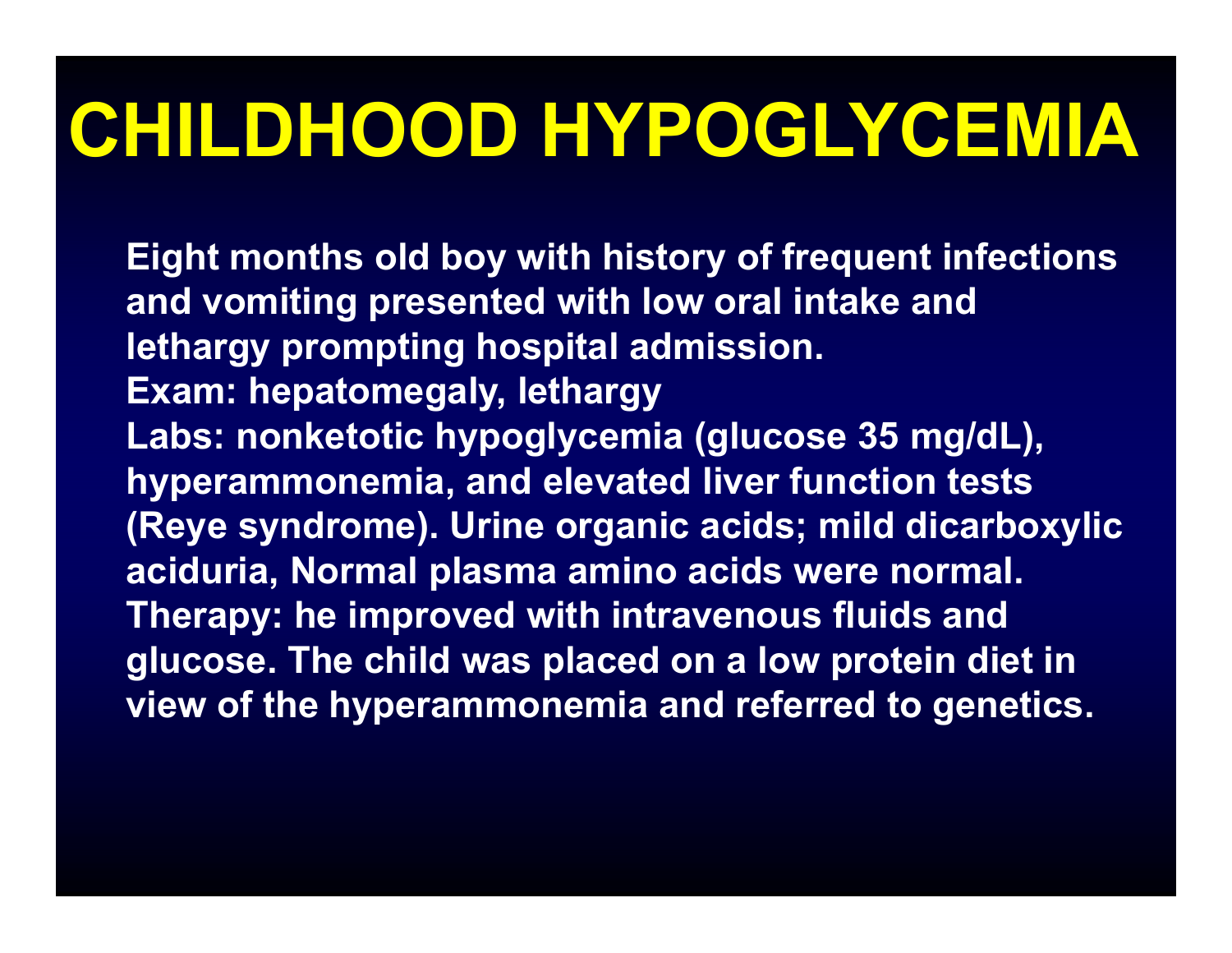

#### **Plasma carnitine DIAGNOSIS:**

|                 | <b>Total</b><br>carnitine<br>$\mu$ M | <b>Free</b><br>carnitine<br>$\mu$ M | <b>Acyl-</b><br>carnitine<br>$\mu$ M |
|-----------------|--------------------------------------|-------------------------------------|--------------------------------------|
| <b>Proband</b>  | 1                                    | 1                                   | 0                                    |
| <b>Mother</b>   | 21                                   | 16                                  | 5                                    |
| <b>Father</b>   | 24                                   | 20                                  | 4                                    |
| <b>Controls</b> | 30-70                                | 24-56                               | $6 - 14$                             |

**Carnitine**

*Scaglia et al (1998) Genet Med 1: 34-39*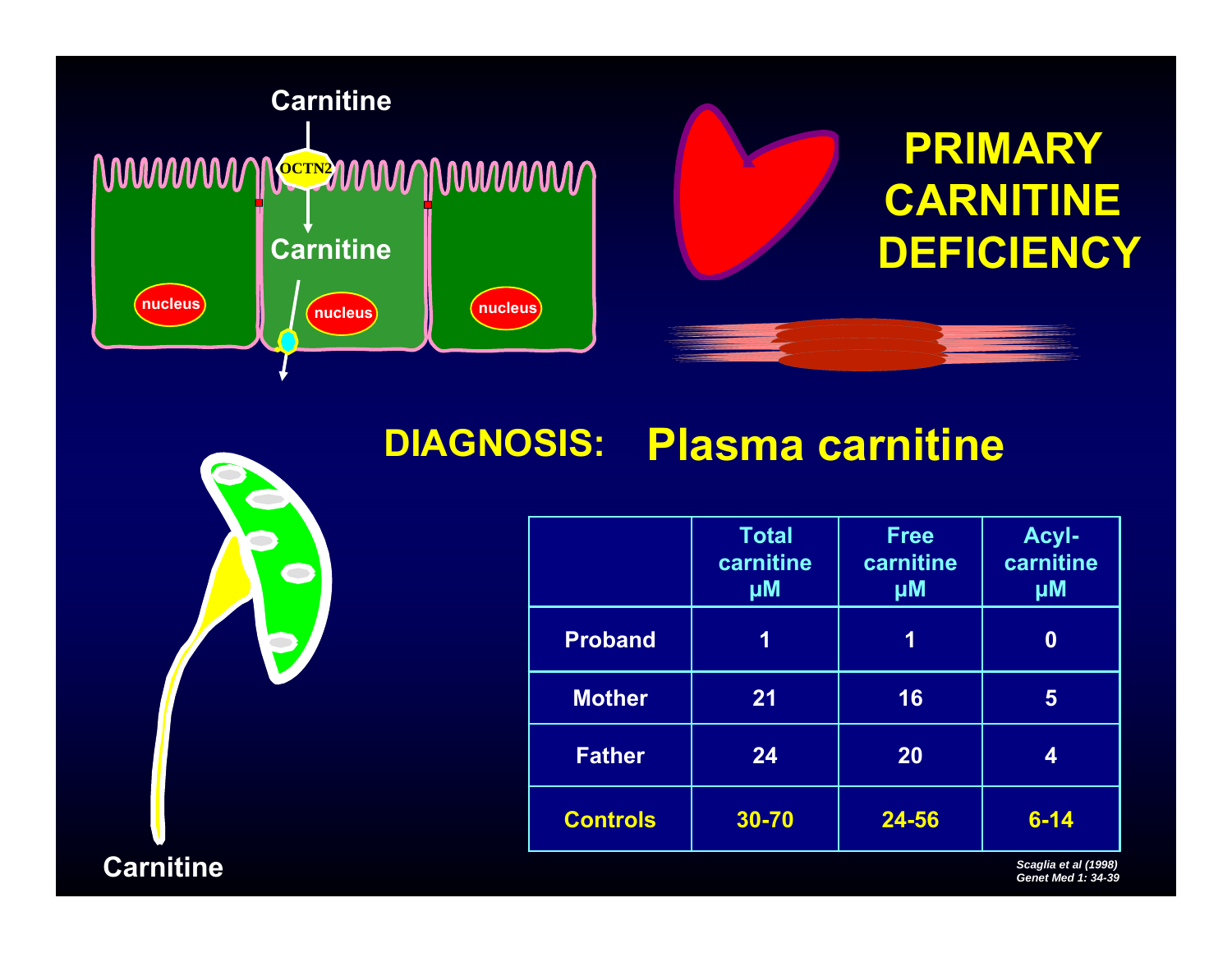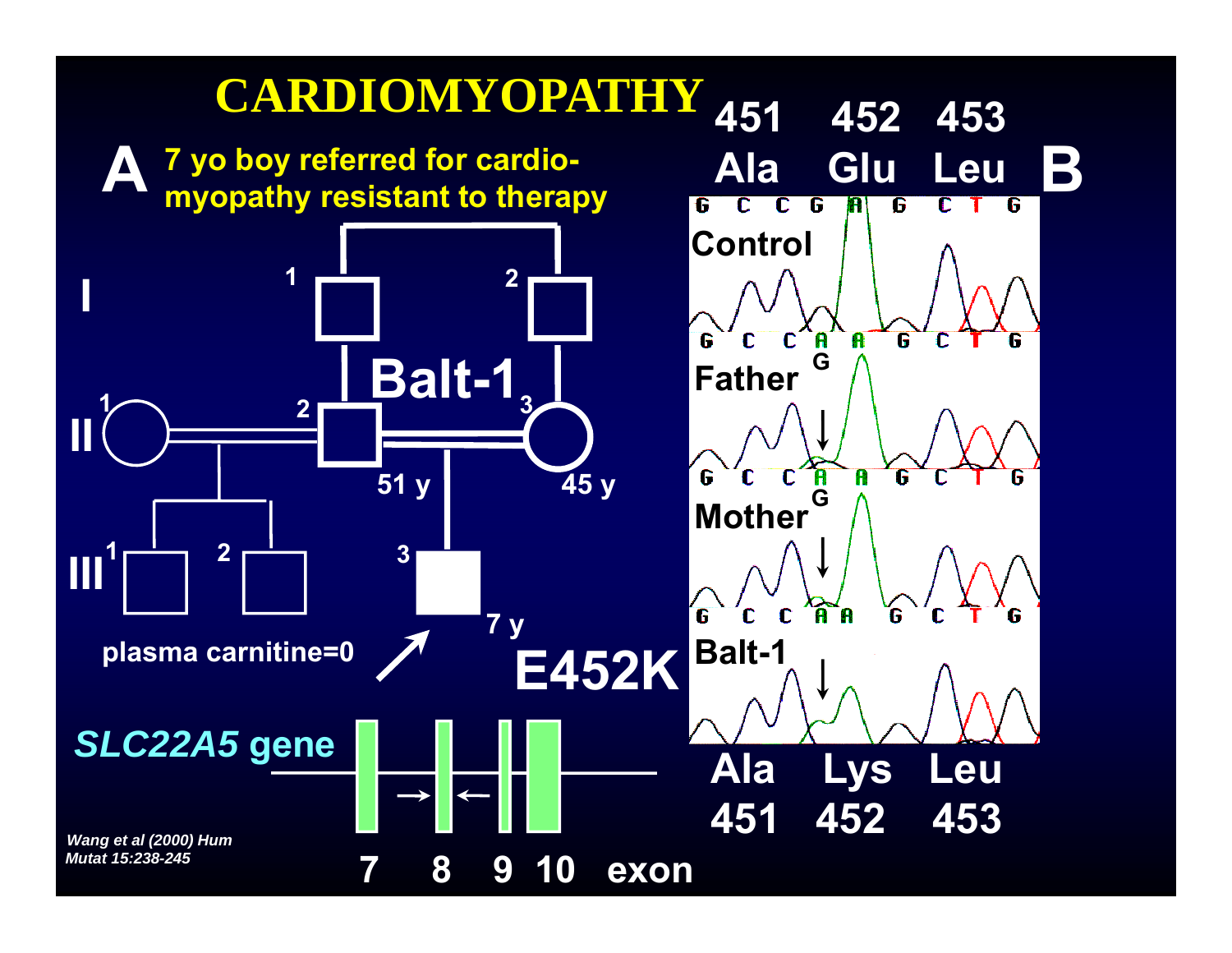# **CARDIAC ARRHYTHMIA**

**23 years old female presents with a syncopal episode caused by ventricular tachycardia, and a prolonged QT interval. Arrhythmias were poorly controlled by pharmacologic therapy and a defibrillator was installed. Syncopal episodes escalated during her first pregnancy. A positive NBS in the patient's child suggested a carnitine uptake deficiency, which was confirmed by reduced carnitine transporter activity and by molecular testing. After starting carnitine supplementation, no further syncopal episodes have occurred and the QT interval returned to normal. Total carnitine: 3.0 μM (26–69 μM) Free: 1.9 μM (16–60 μM).** 

**Carnitine uptake in fibroblasts: 4.8% of normal controls. DNA Testing: c.95 A>G (p.N32S) and c.136 C>G (p.P46S)**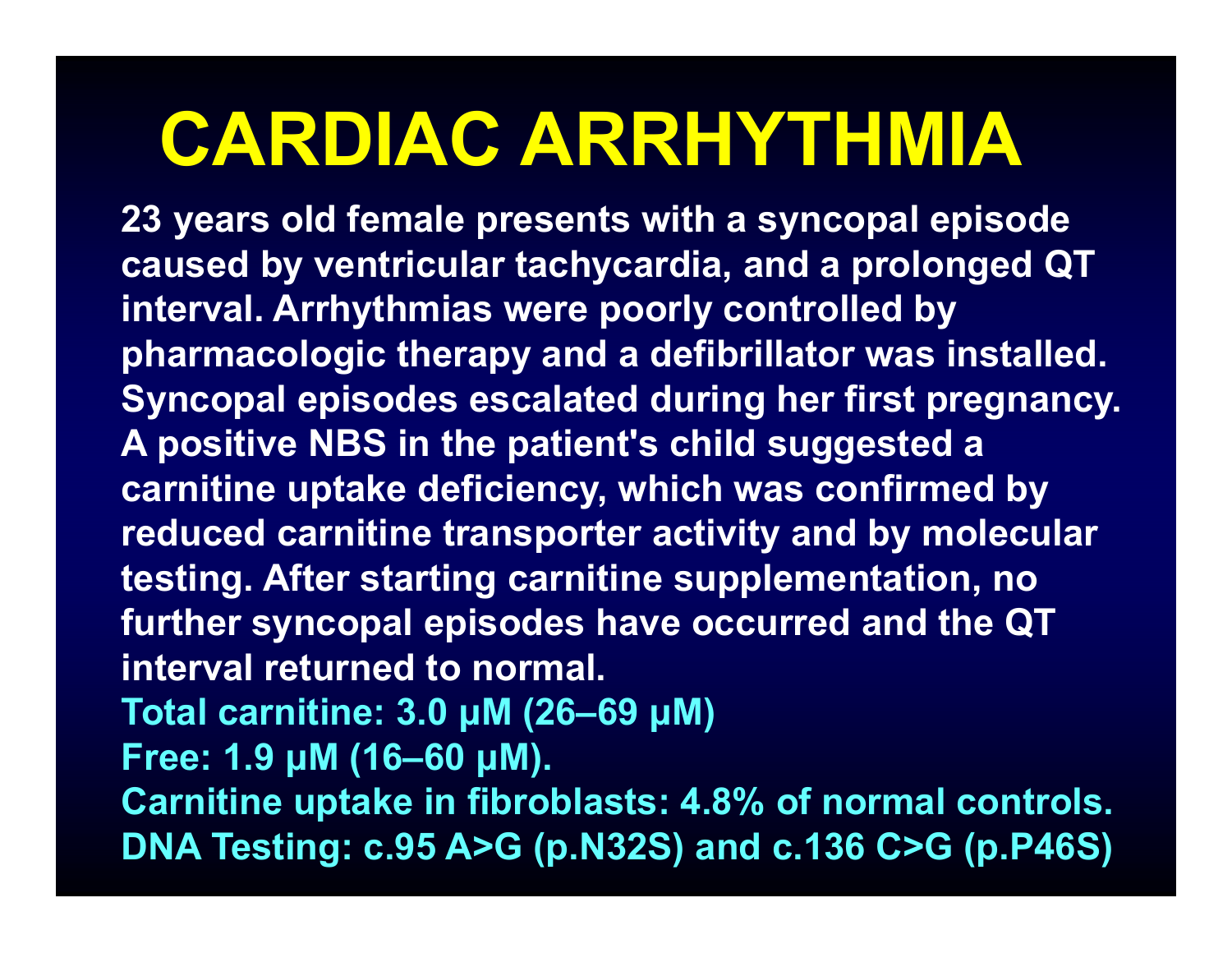# **OTHER SYMPTOMS**

**Fatigability, Decreased stamina, Exercise intolerance**

**Fasting intolerance** 

**Cardiomyopathy, Palpitations, sinus tachycardia Ventricular arrhythmias, sudden death ECG Abnormalities: ventricular premature beats (VPCs), nonspecific T wave abnormality, prolonged QT interval, PR, short QT interval with increased T waves.**

**Most adult patients have no symptoms with normal values in cardiac studies and can have sudden death as the first event.**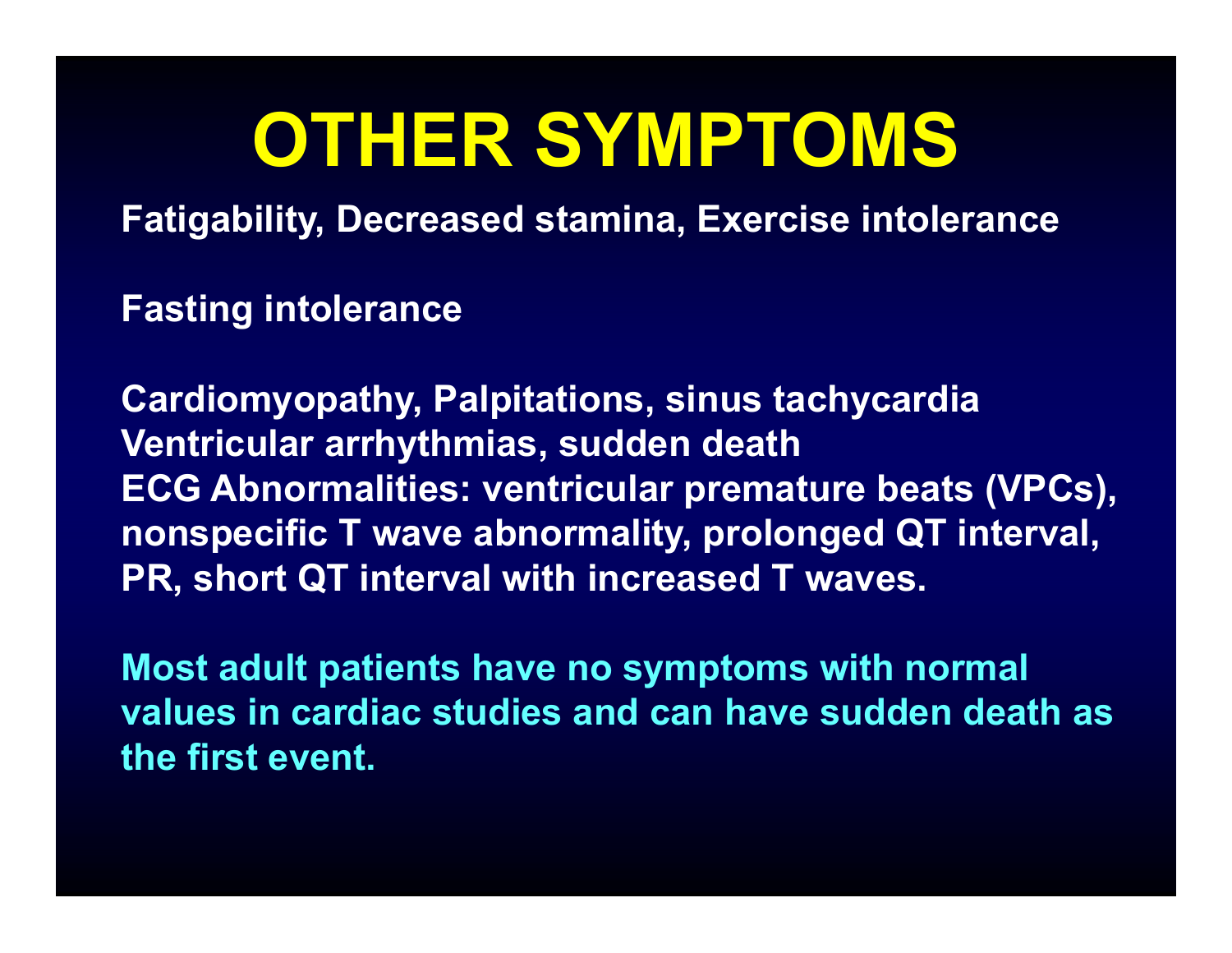### **CONFIRMATION OF DIAGNOSIS: CARNITINE TRANSPORT IN CULTURED FIBROBLASTS**



**Wang et al (1999)** *Proc Natl Acad Sci USA* **96: 2356-2360 Wang et al (2001)** *Genet Med* **3: 387-392**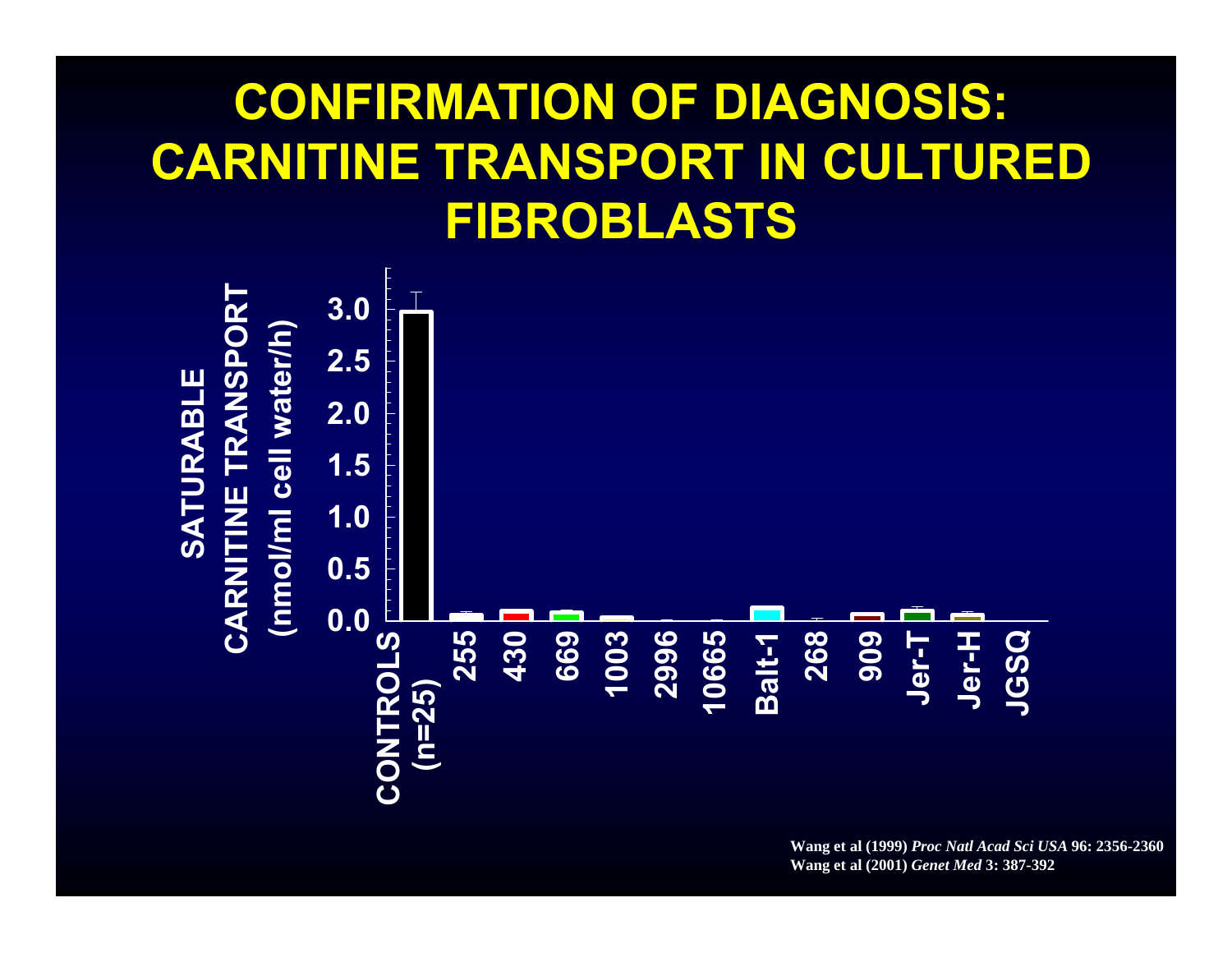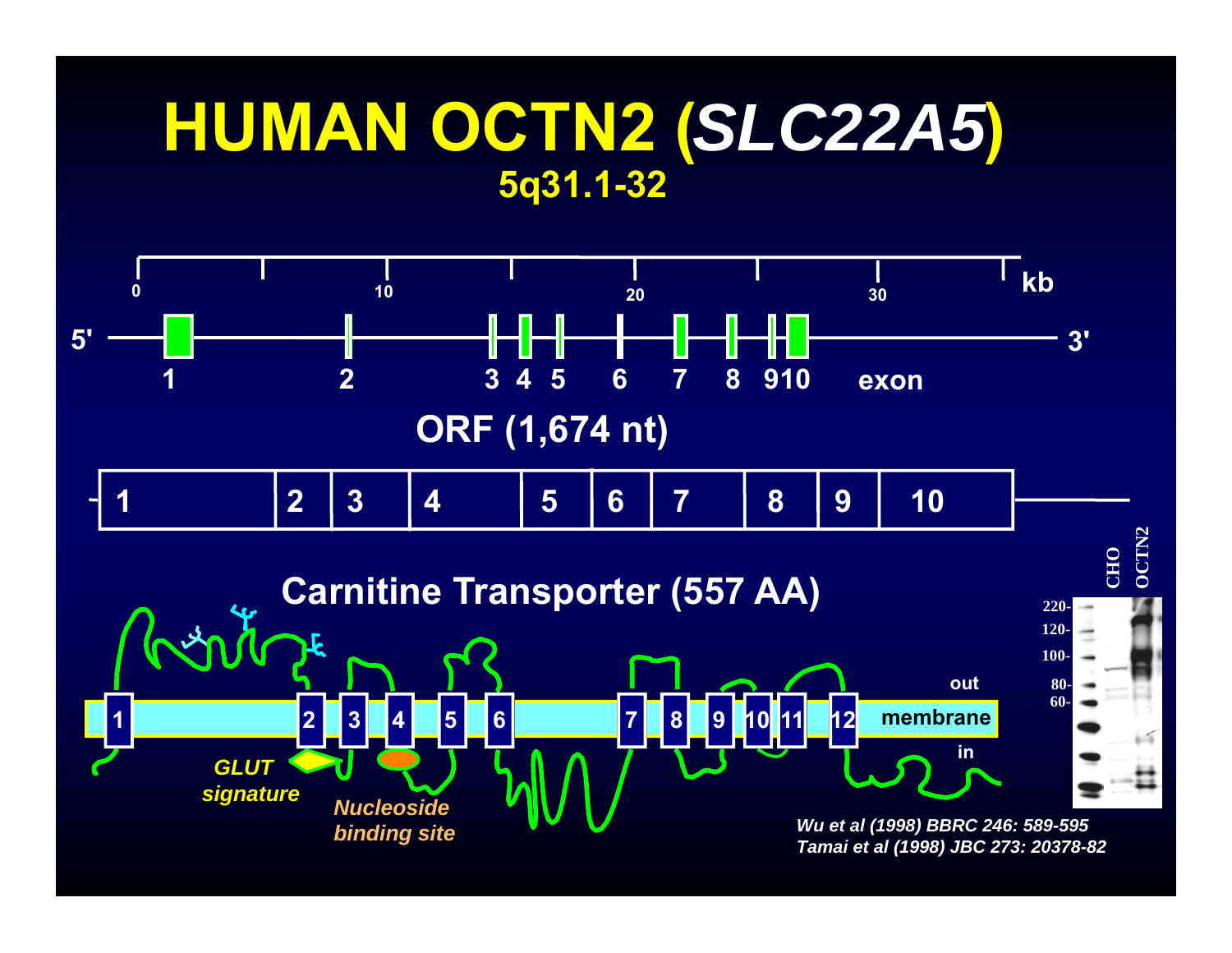### **MUTATIONS IN THE OCTN2 CARNITINE TRANSPORTER IN PRIMARY CARNITINE DEFICIENCY**



Mutations in the organic cation/carnitine transporter OCTN2 in primary carnitine deficiency

YUHUAN WANG\*, JING YE\*, VADIVEL GANAPATHY<sup>†</sup>, AND NICOLA LONGO\*<sup>\$</sup>

Proc. Natl. Acad. Sci. USA Vol. 96, pp. 2356-2360, March 1999

#### **July 2016**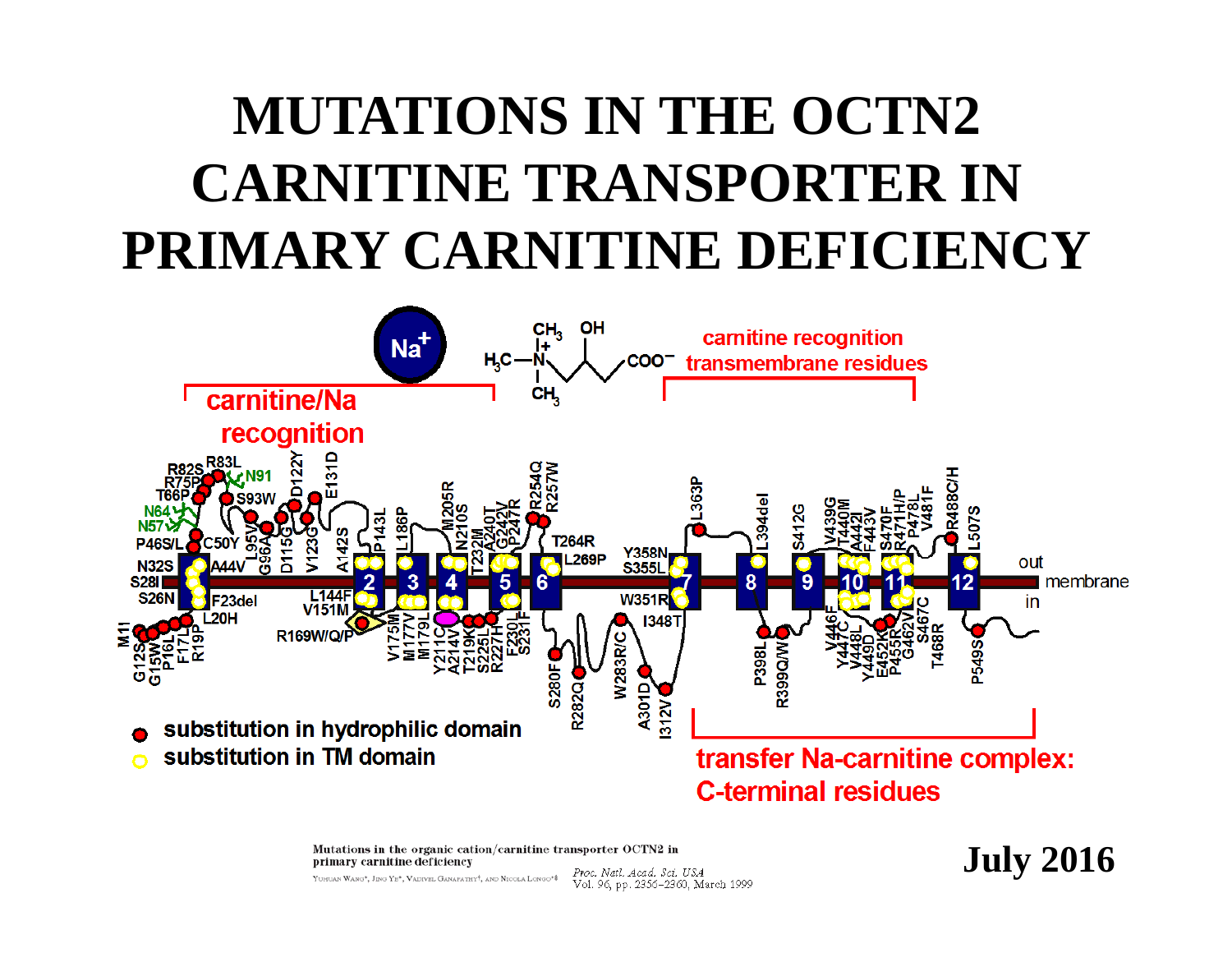### **OCTN2 OPERATES A SODIUM/ CARNITINE COTRANSPORT**

**+**

**OCTN2**

**Na Carnitine**

**CH**

**+**

<mark>3C一N</mark> 人 /COO

**OH**

**CH**

**3**

**3**

**N**

**H C**

**3**



### $+$   $[Na^+] = 20$  mM  $\Delta \psi = -65$  mV

**Carnitine can be accumulated up to 100 fold inside tissues**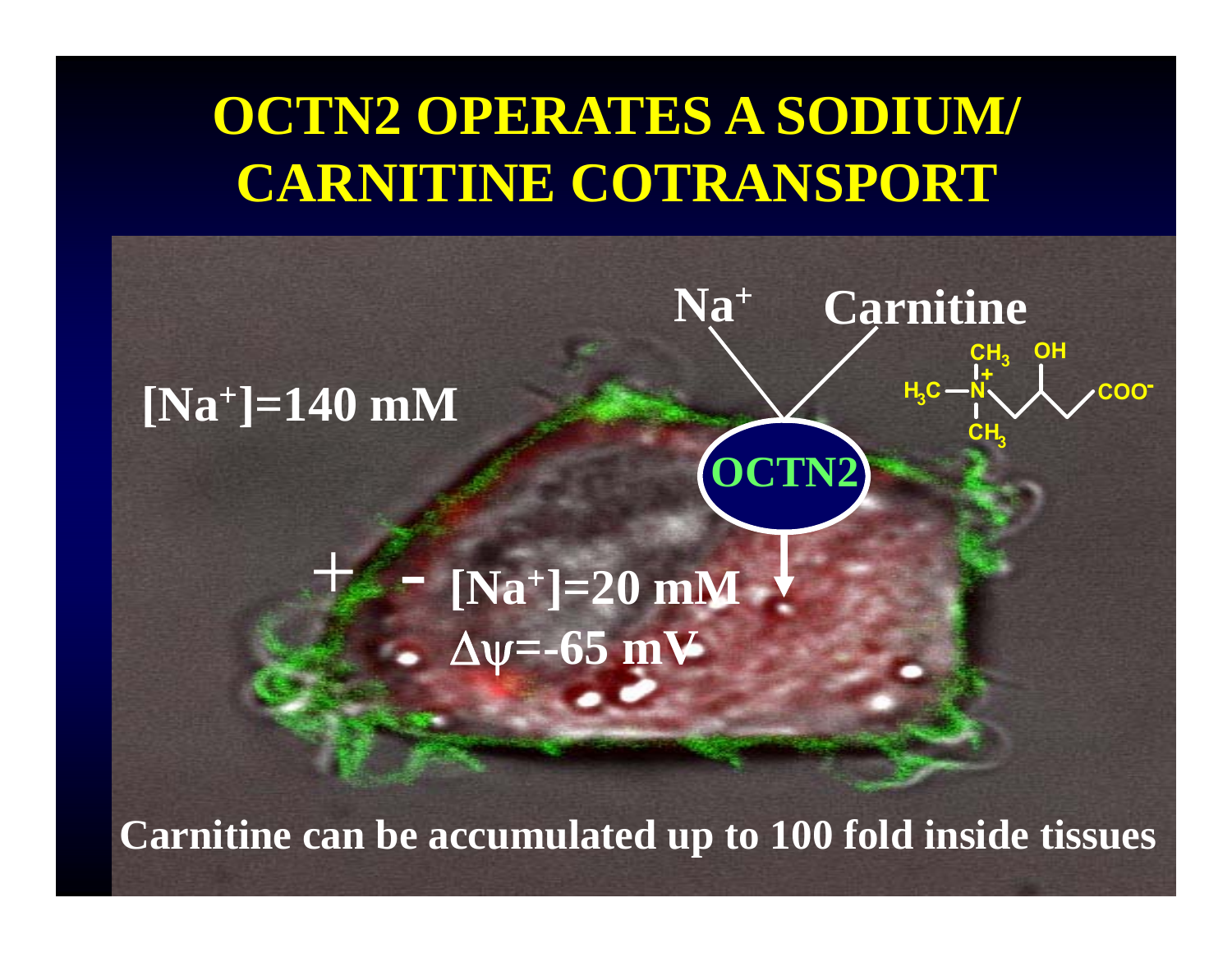#### **CARNITINE TRANSPORT IN CHO CELLS EXPRESSING NORMAL AND MUTANT OCTN2 CARNITINE TRANSPORTERS**

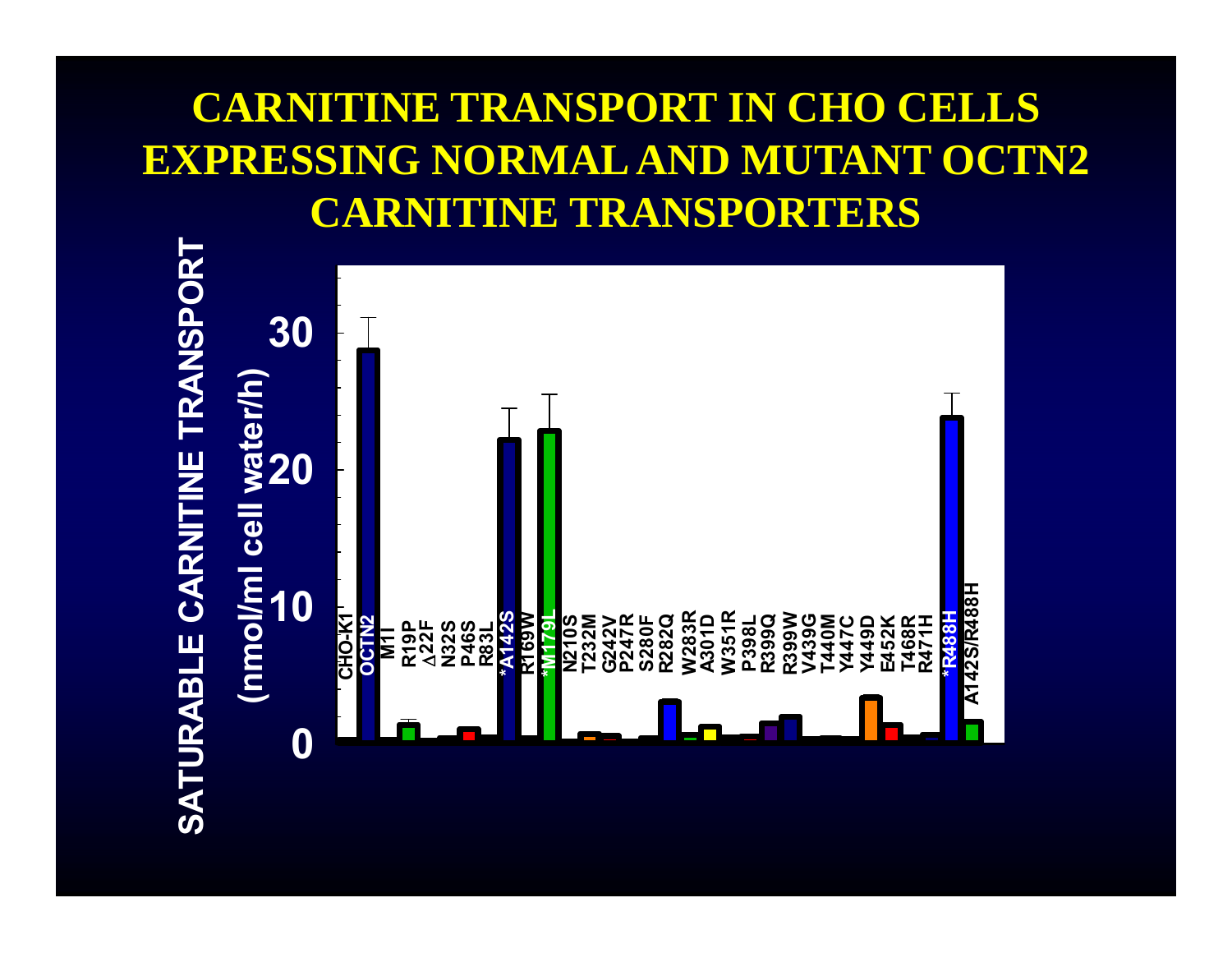### **THERAPY: CARNITINE**



**L-carnitine is indicated in the treatment of primary and secondary carnitine deficiency.** 

**MONITORING: Plasma free and total carnitine**

**SIDE EFFECTS: usually well tolerated. Nausea, vomiting, stomach upset, heartburn, diarrhea, and seizures. It can also cause the urine, breath, and sweat to have a "fishy" odor.**

**Used extensively in children, during pregnancy and breastfeeding.**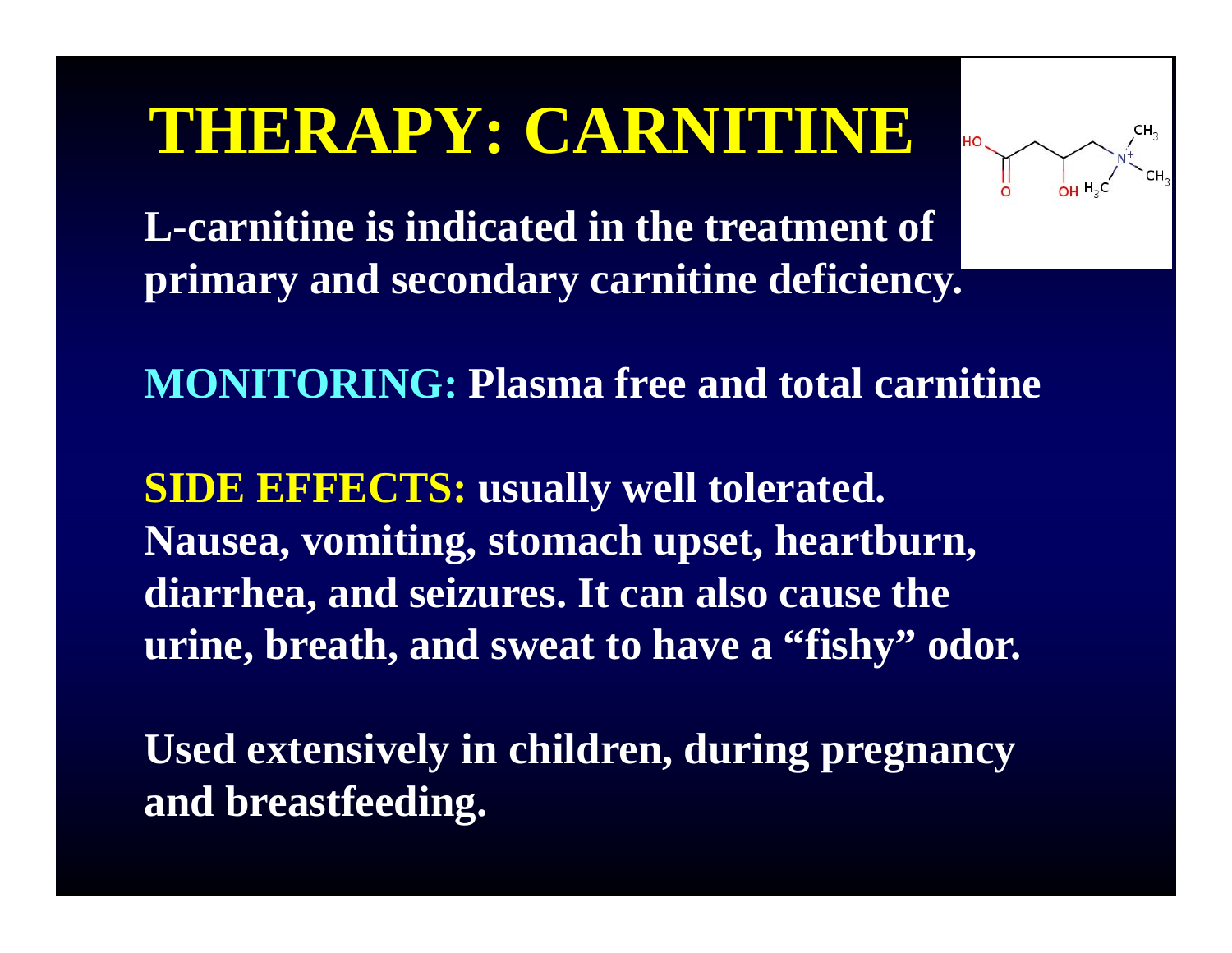### **CARNITINE ABSORPTION**

**Only about 15% of L-carnitine supplements taken by mouth are absorbed in the gut compared to 50-75% absorption of carnitine present in foods. This is likely due to the higher load of carnitine in supplements.**





#### **CARNITINEABSORPTION**

#### **Supplements: 15% Meat and dairy: 50-75%**

Rebouche CJ. Kinetics, pharmacokinetics, and regulation of L-carnitine and acetyl-L-carnitine metabolism. Ann N Y Acad Sci. 2004;1033:30-41.

Rebouche CJ, Chenard CA. Metabolic fate of dietary carnitine in human adults: identification and quantification of urinary and fecal metabolites. J Nutr. 1991;121(4):539-546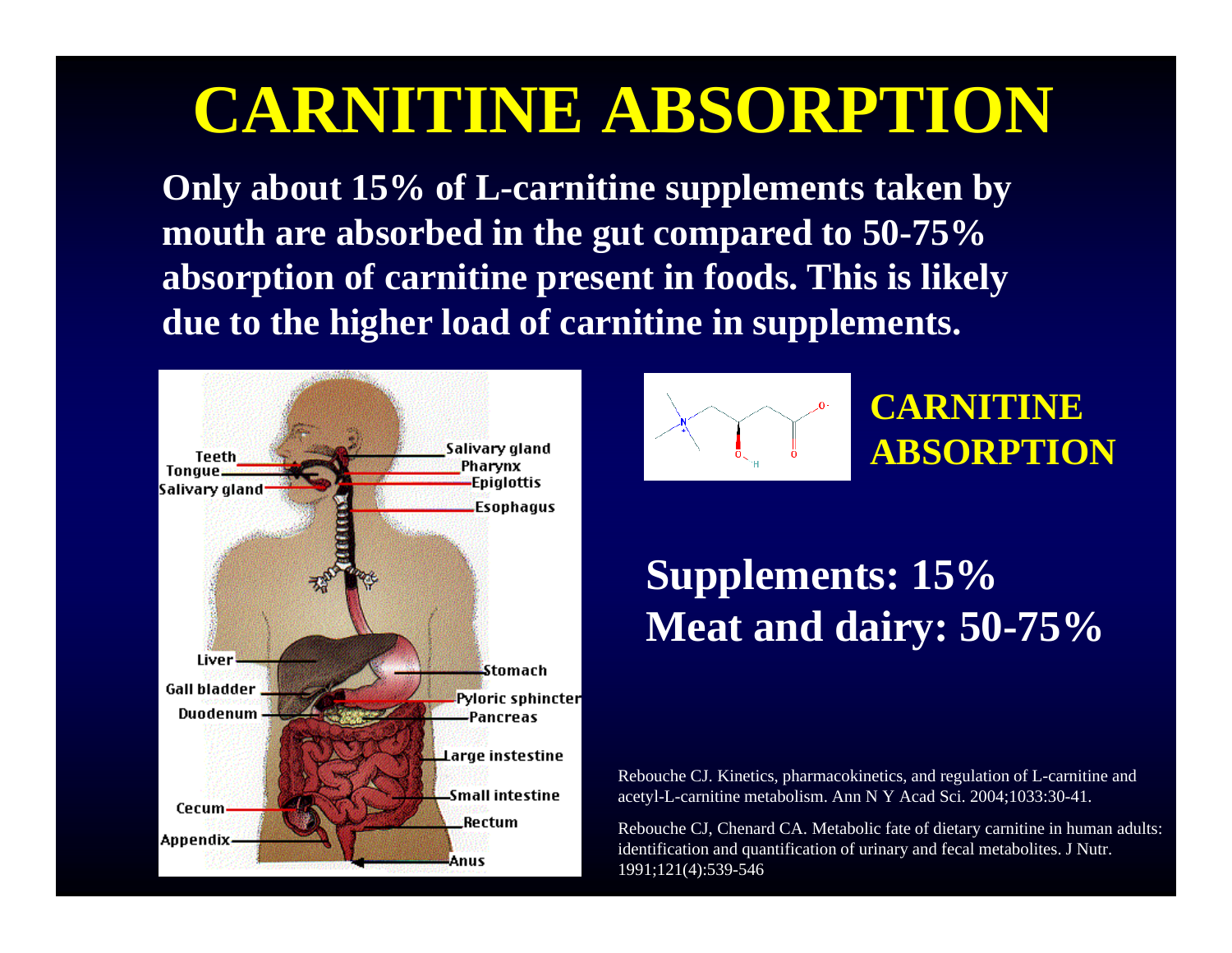### **CARNITINE ABSORPTION**

**In people without primary or secondary carnitine deficiency, peak carnitine level in plasma is observed about 3.4 hours after oral administration. Terminal elimination half life of intravenous carnitine is 12-24 hours, meaning that carnitine levels return to baseline after about 1 day, even though part of the carnitine received goes inside the muscle. Entry of carnitine into the muscle requires very long time (months) and also loss of carnitine from the muscle is slow. The best way to fill the muscle and the heart with carnitine is by taking it every day consistently.** 

> Evans AM, Fornasini G. Pharmacokinetics of L-carnitine. Clin Pharmacokinet. 2003;42(11):941-67. Cao Y, Wang YX, Liu CJ, Wang LX, Han ZW, Wang CB. Comparison of pharmacokinetics of Lcarnitine, acetyl-L-carnitine and propionyl-L-carnitine after single oral administration of L-carnitine in healthy volunteers. Clin Invest Med. 2009 Feb 1;32(1):E13-9.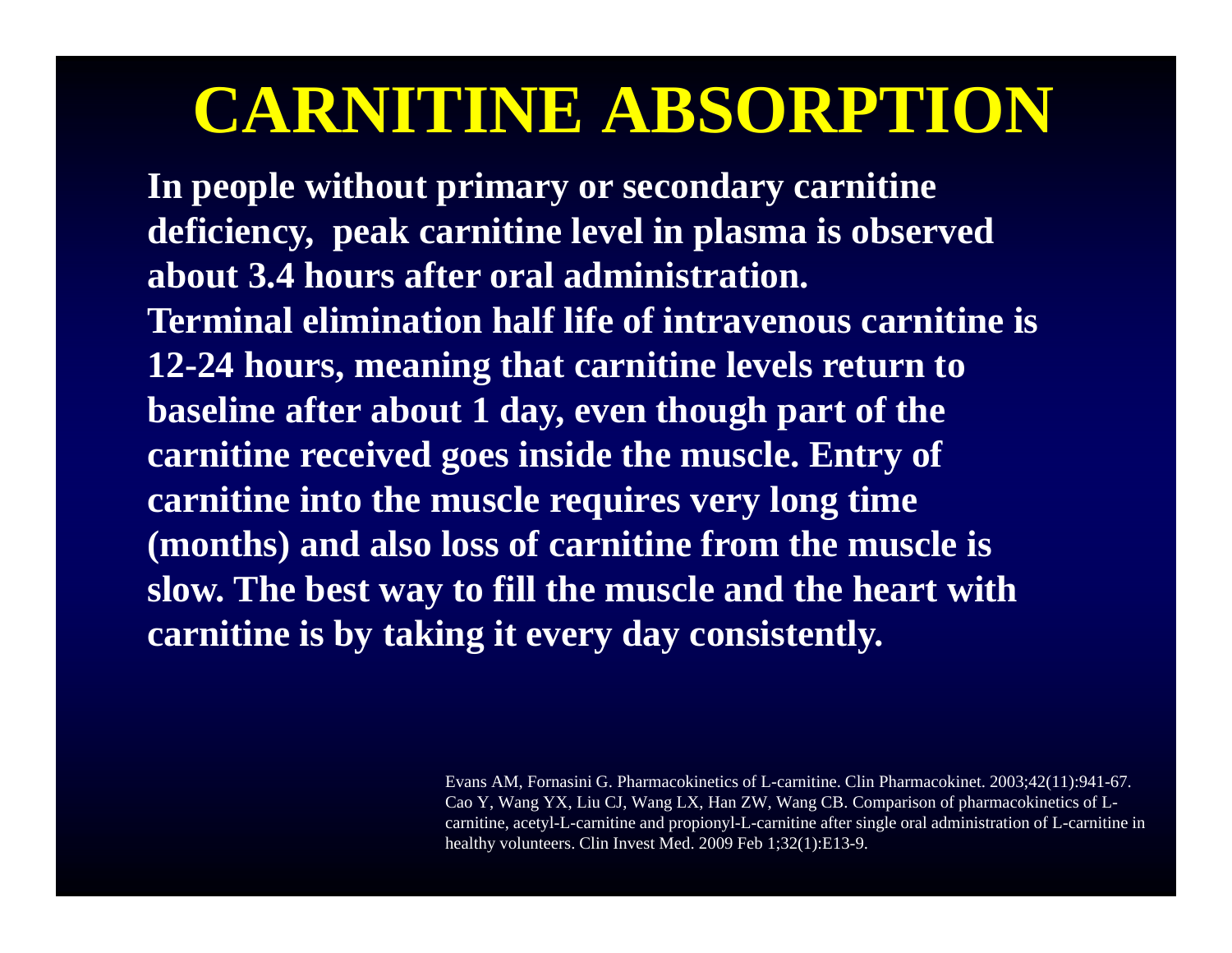### **CARNITINE ELIMINATION**

**Most carnitine is lost in urine (70-90% within 24 h after IV administration). Carnitine is conjugated to different chemicals (fatty acids, organic acids, drugs) in the human body, but is not chemically transformed.** 

**There are no pharmacokinetic data in patients with primary carnitine deficiency, but carnitine is likely to be more rapidly eliminated that in control subjects.** 

**We know that infants with the disease do not present before a few months of age, indicating that carnitine stores require quite some time to be depleted.** 

> Evans AM, Fornasini G. Pharmacokinetics of L-carnitine. Clin Pharmacokinet. 2003;42(11):941-67. Cao Y, Wang YX, Liu CJ, Wang LX, Han ZW, Wang CB. Comparison of pharmacokinetics of Lcarnitine, acetyl-L-carnitine and propionyl-L-carnitine after single oral administration of L-carnitine in healthy volunteers. Clin Invest Med. 2009 Feb 1;32(1):E13-9.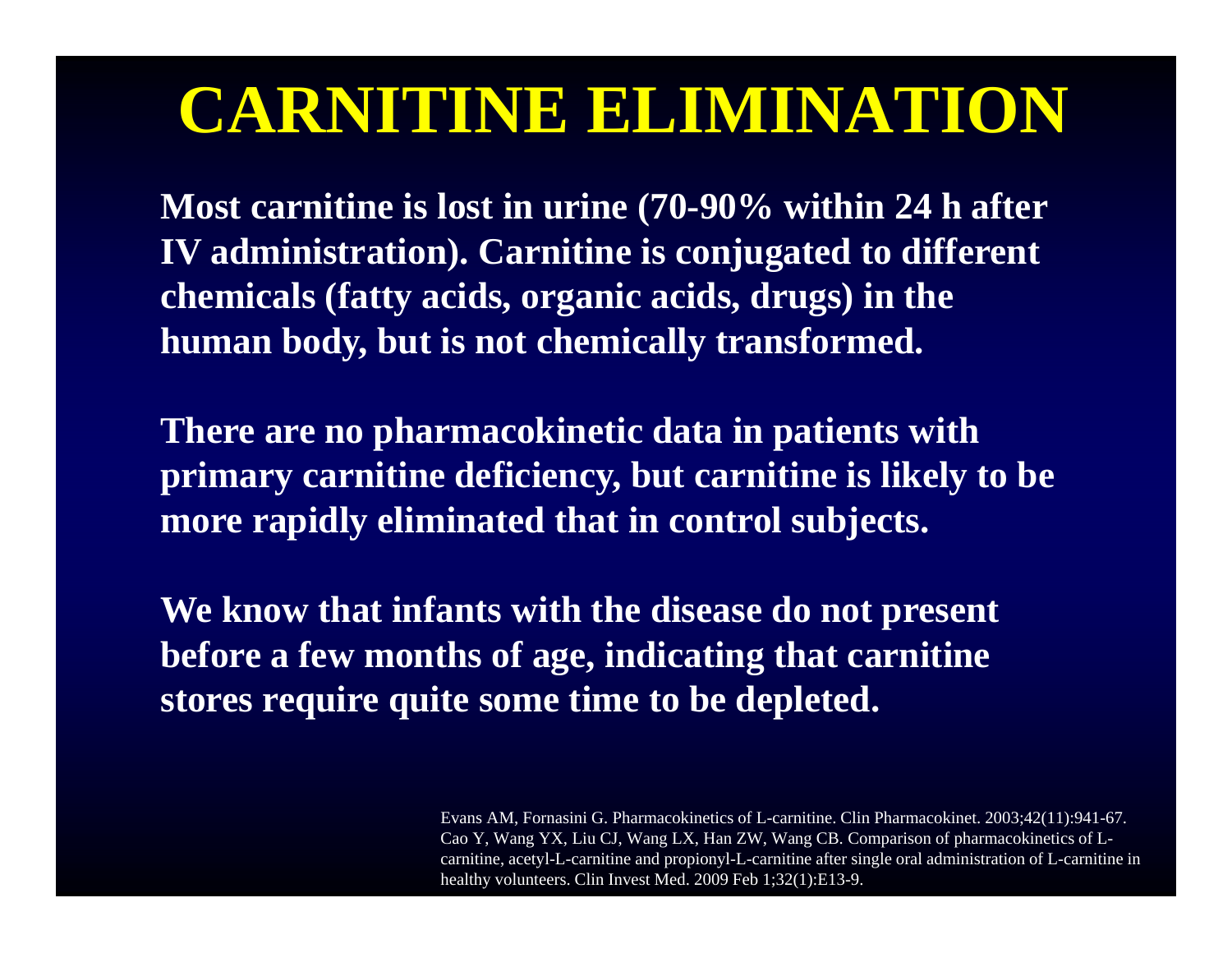### **CARNITINE BODY ODOR**

**L-Carnitine can be converted to 3-methylamine and butyrobetaine by gut bacteria. They can be reabsorbed and 3-methylamine oxide can be produced by the liver and then eliminated in urine.** 



#### **3-Methylamine is responsible for the unpleasant smell.**

Evans AM, Fornasini G. Pharmacokinetics of L-carnitine. Clin Pharmacokinet. 2003;42(11):941-67.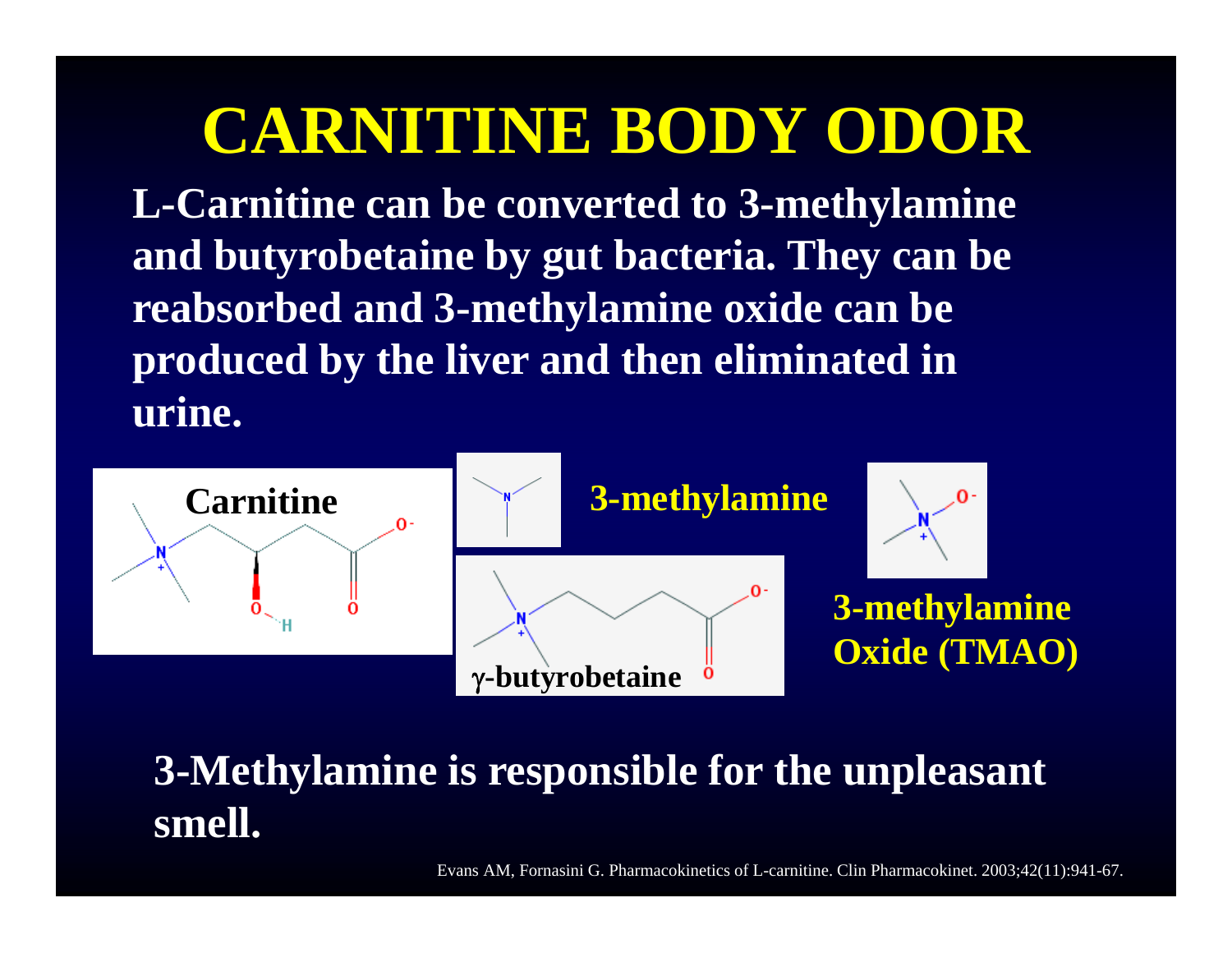### **INTESTINAL SIDE EFFECTS**

**Carnitine can cause intestinal discomfort: diarrhea, stomach pain, body odor.**

**THERAPY: no single strategy:**

**1. Divide carnitine dosage into several daily administrations: 3-6 times per day.**

**2. Lactobacillus (yogurt with active yeast): replaces gut bacteria.**

**3. Short course (7 days) of oral metronidazole: kills anaerobic germ in the gut.**

**4. Stop carnitine for up to 4 days if else fails.** 

**5. Strong deodorants (used by hunters) can reduce body odor.**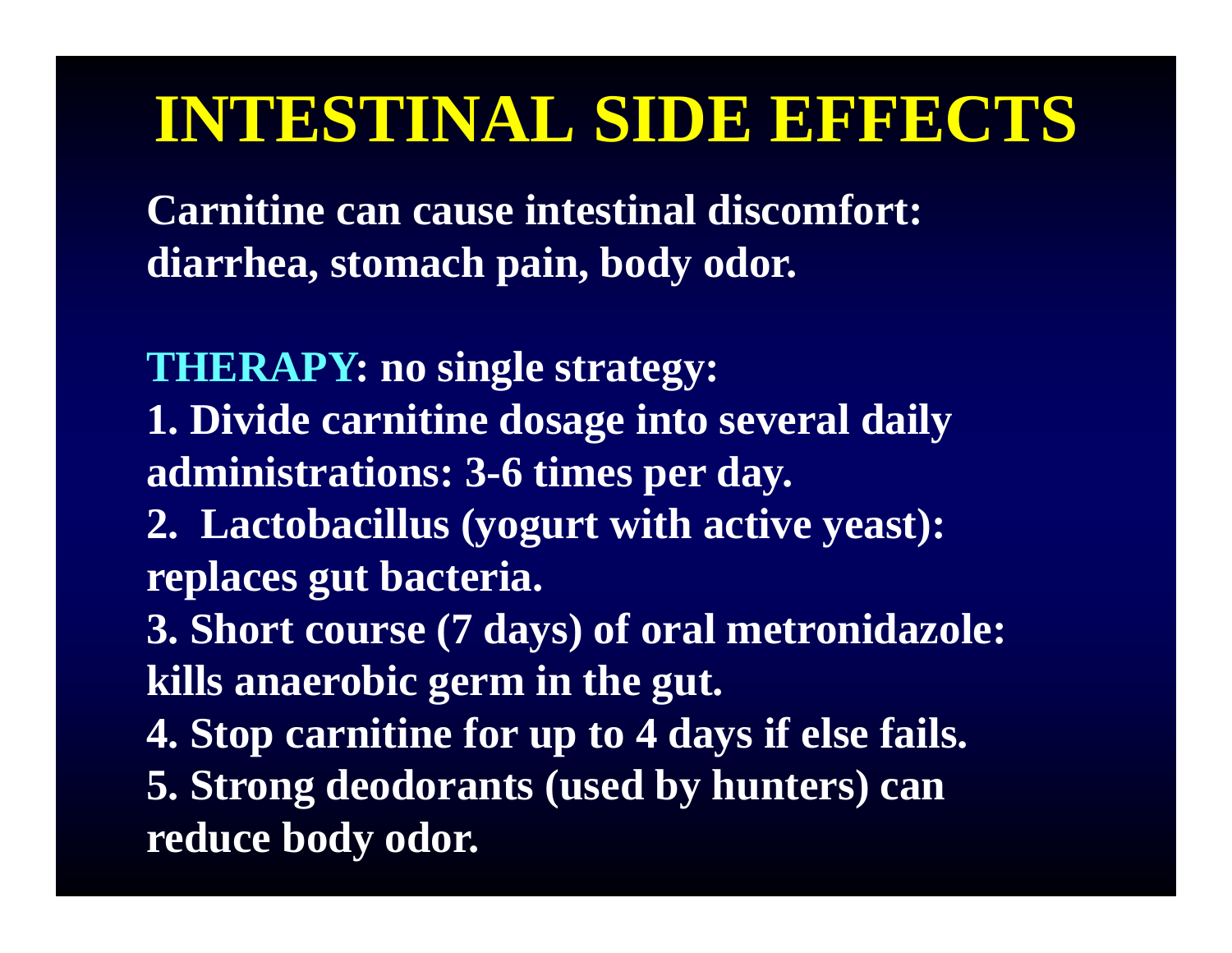# **DRUGS THAT INHIBIT CARNITINE TRANSPORT**

**CARDIACVerapamil Quinidine Mildronate**

**ANTIBIOTICS Cephaloridine**

**CHEMOTHERAPYImatinibOxaliplatin**

> Scaglia F, Wang Y, Longo N. Functional characterization of the carnitine transporter defective in primary carnitine deficiency. Arch Biochem Biophys. 1999 Apr 1;364(1):99-106.

**ANTIHISTAMINICPyrilamine**

**DIURETICSpironolactone**

**ANTISEIZURESValproic acid**

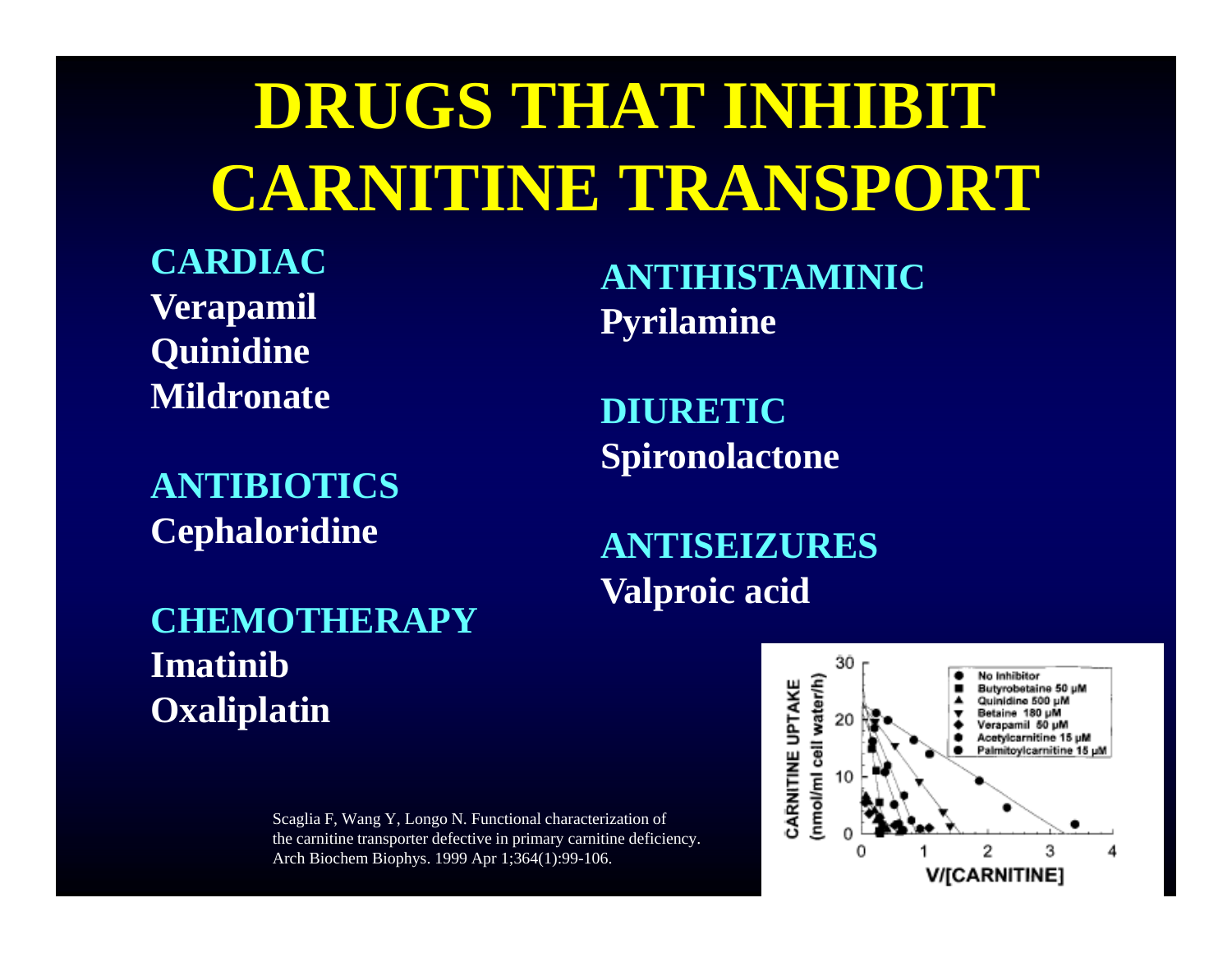# **THERAPIES THAT CAUSE CARNITINE DEFICIENCY**

**Valproic acid Ketogenic diet Dialysis Pivalic acid-derived antibiotics**







**Pivalic acid Avoid these drugs If necessary, be very strict with carnitine supplements Pivampicillin Pondocillin Selexid**

**Rasmussen J, Nielsen OW, Lund AM, Køber L, Djurhuus H. Primary carnitine deficiency and pivalic acid exposure causing encephalopathy and fatal cardiac events. J Inherit Metab Dis. 2013 Jan;36(1):35-41.** 

**Todesco L, Bodmer M, Vonwil K, Häussinger D, Krähenbühl S. Interaction between pivaloylcarnitine and L-carnitine transport into L6 cells overexpressing hOCTN2. Chem Biol Interact. 2009 Aug 14;180(3):472-7.**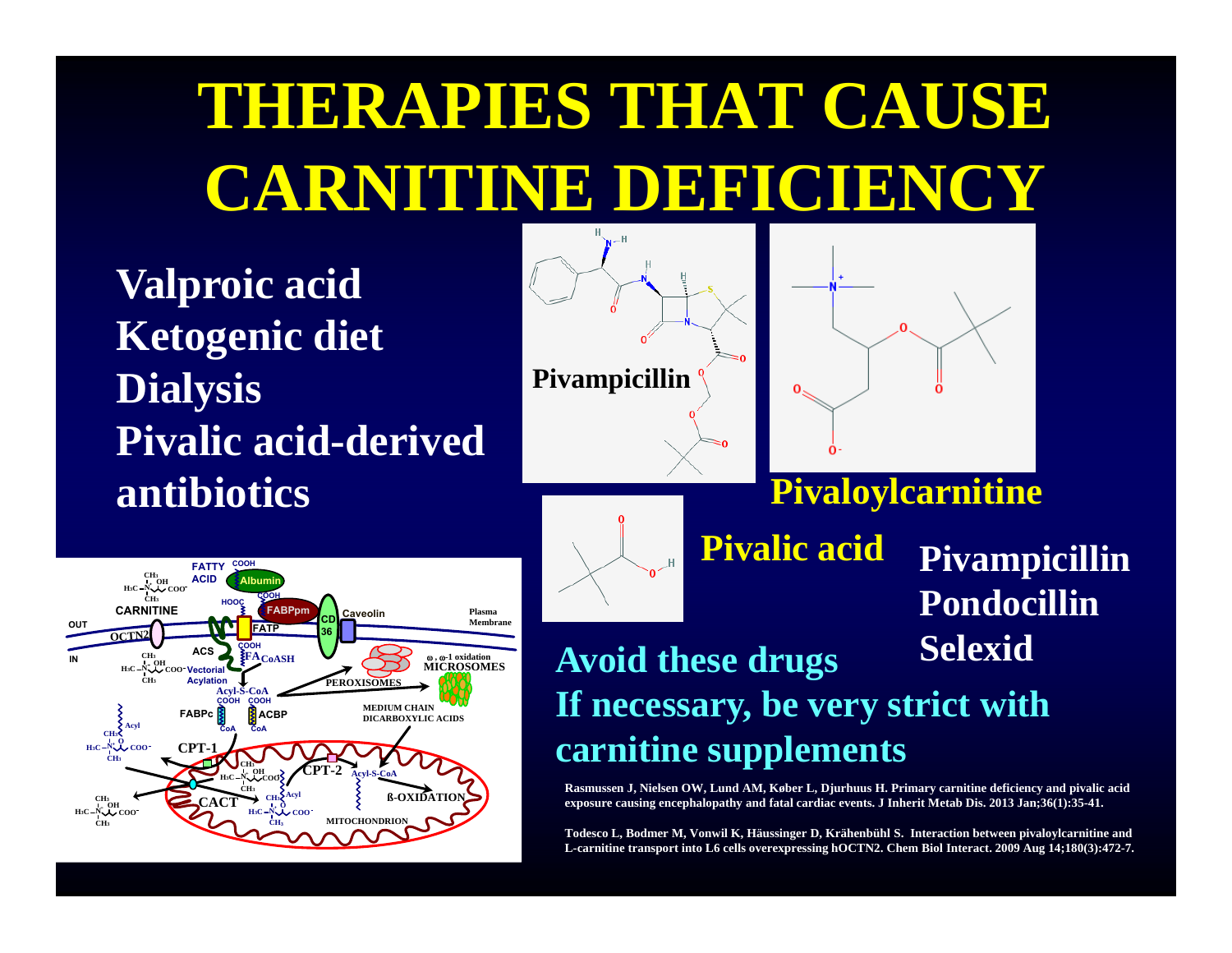# **Gene:** *SLC22A5*

*SLC22A5* **solute carrier family 22 (organic cation/carnitine transporter), member 5Number of variants 496 (Including filtered: 547) UCSC Browser 5:131705444-131731306GeneCards SLC22A5 ExAC Browser: http://exac.broadinstitute.org/gene/ENSG00000197375**

**We examined the frequency of mutations (nonsense, splicing and expressed missense only) in 60,000 normal individuals (carriers) and extrapolated the frequency of affected individuals. This is <sup>a</sup> minimum frequency since most missense mutations were not expressed. Carriers: 1:141Predicted frequency: 1 : 79,910 USA NBS Frequency: 1 : 142,236 Many cases are missed by newborn screening.**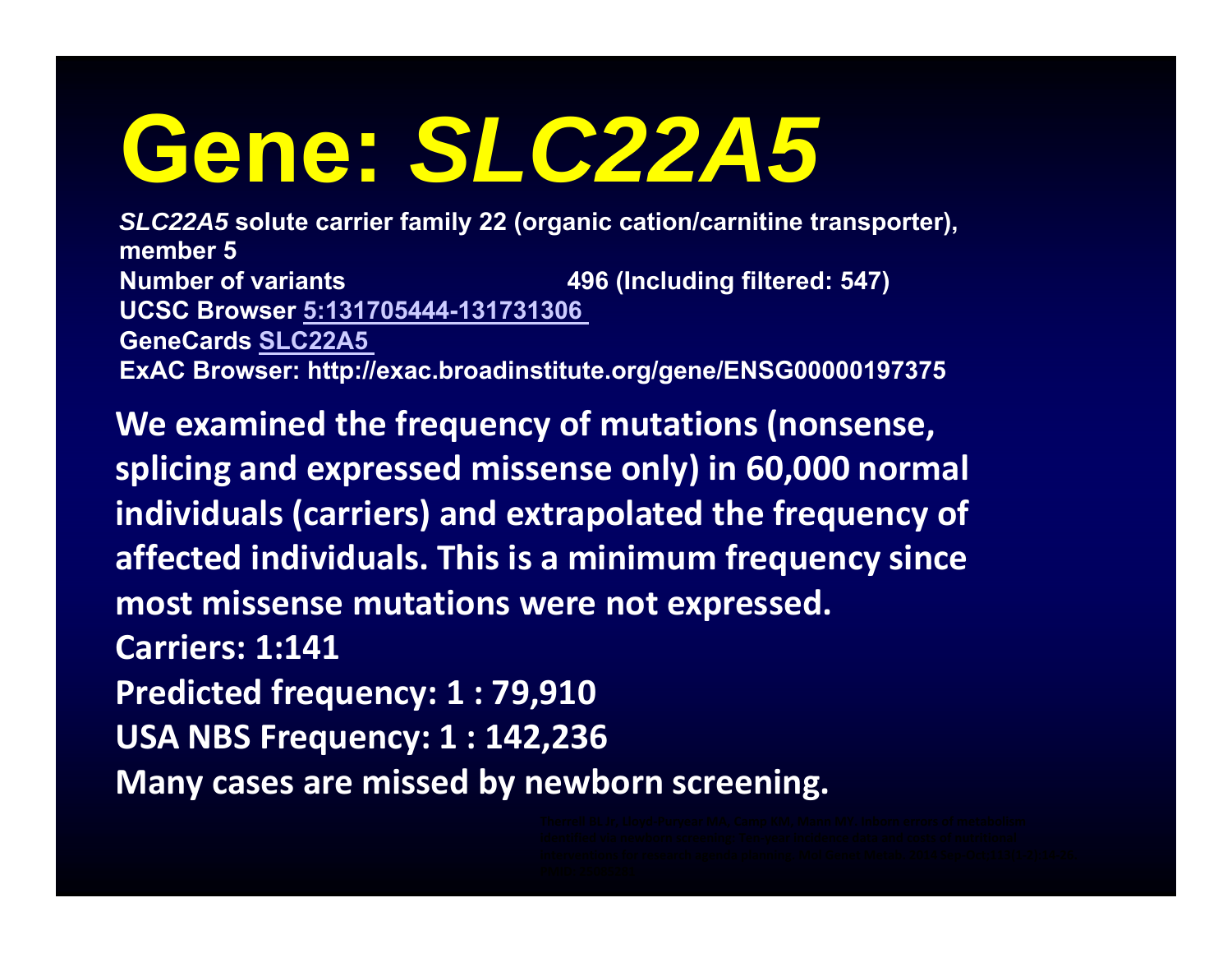# **Newborn screening for**

### **primary carnitine deficiency**

- **Carnitine is transferred from the mother to the fetus during pregnancy**
- $\bullet$  **At birth, plasma carnitine levels reflect those of the mother**
- **Affected babies can have normal plasma carnitine levels at birth (0-7 days of age) that decline with time**
- **The longer from birth, the more likely that newborn screening identifies babies with primary carnitine**

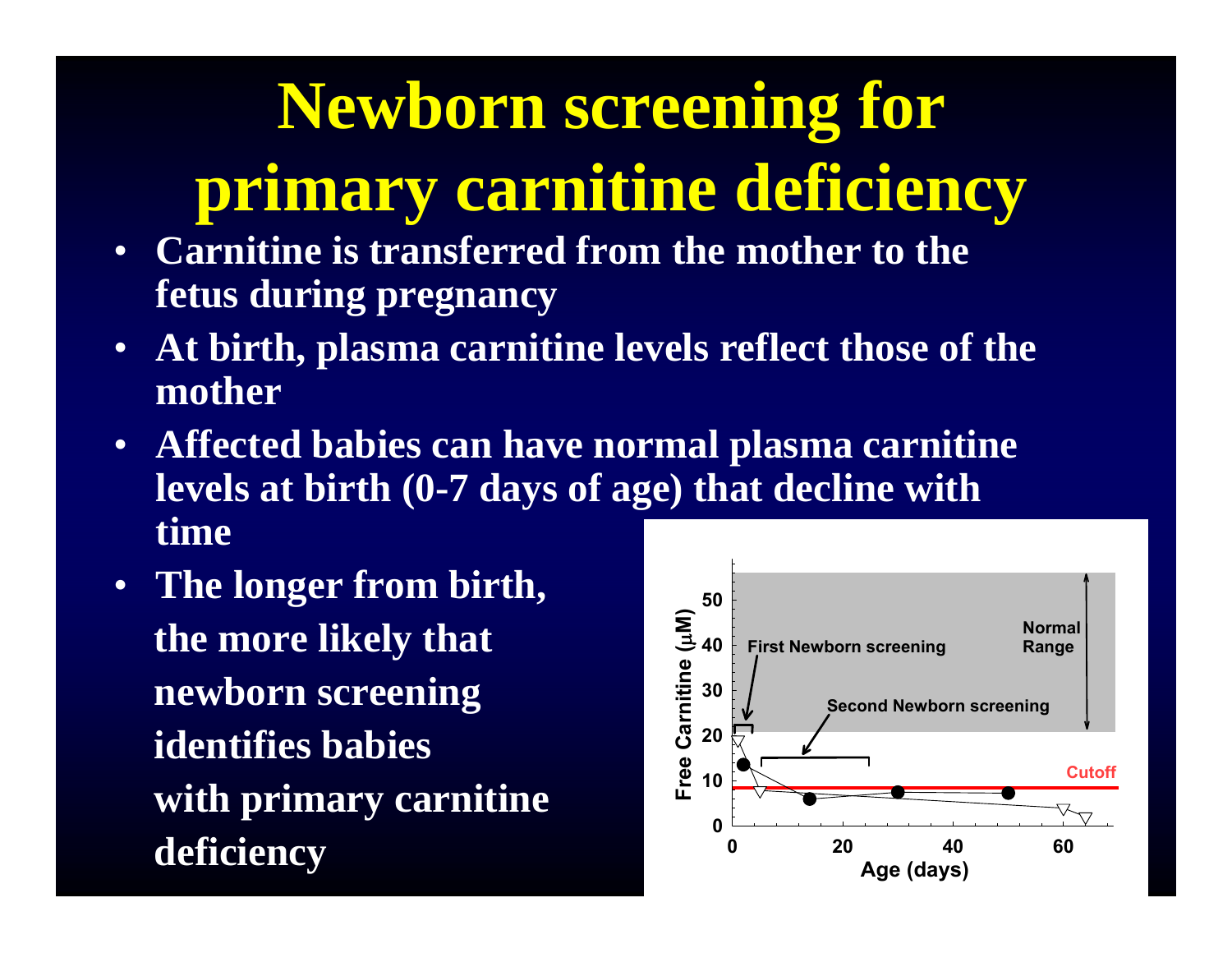### **Maternal primary carnitine deficiency identified by newborn screening**

- **In maternal carnitine deficiency, the levels of carnitine in the baby will be very low at birth**
- **With breast-feeding, carnitine levels will remain low in the baby, but increase briskly with supplements**
- **Most mothers are asymptomatic, but at risk of sudden death**
- **Their free carnitine levels (1-5 M) are similar to those of classic patients**



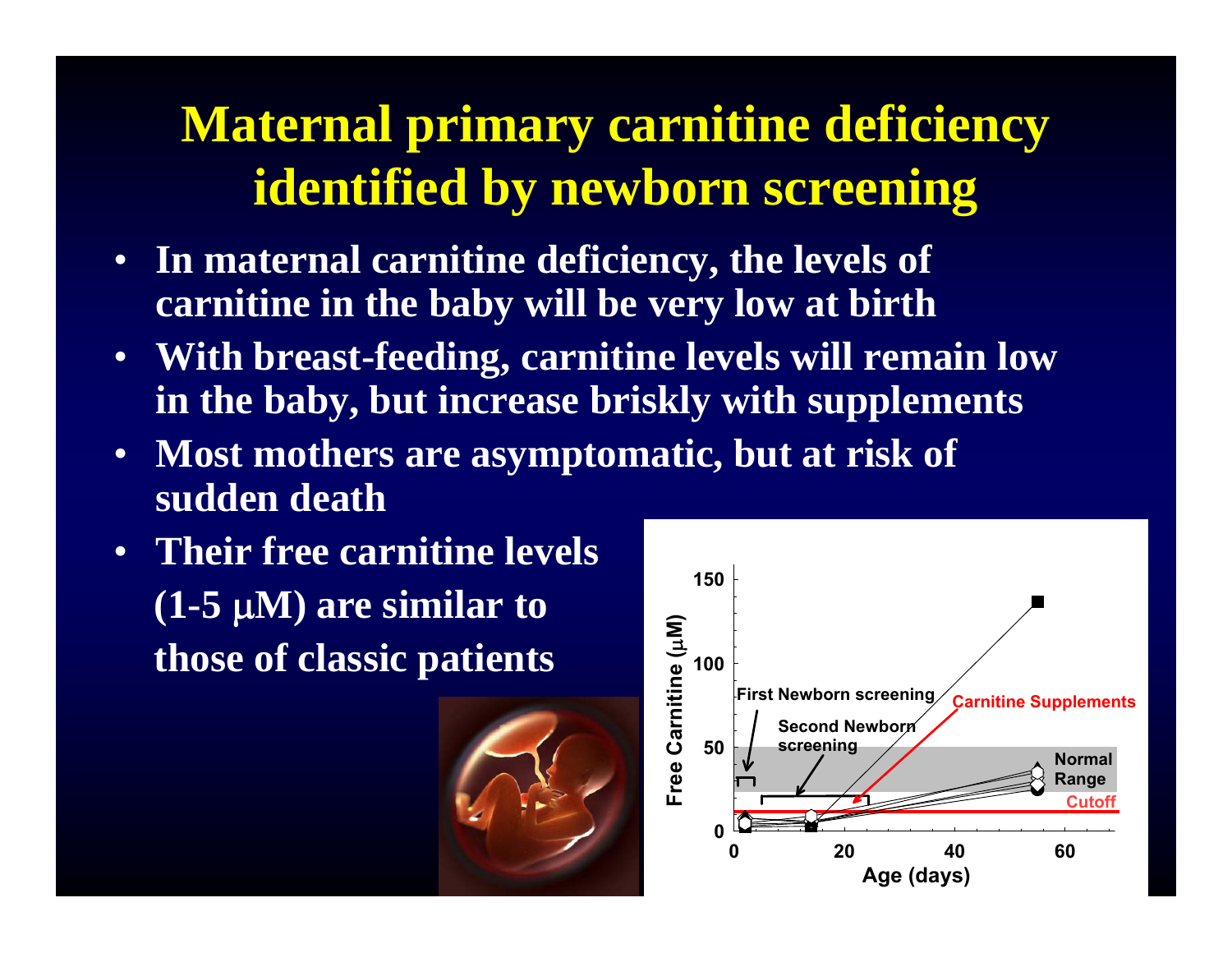### **Newborn Screening for primary carnitine deficiency**

- **Screening before 7 days of age can miss infants with primary carnitine deficiency (even when using different algorithms such as [C0 + C2 + C3 + C16 + C18:1 + C18] / CIT).**
- **Affected mothers are more easily identified than infants.**
- **POSSIBLE SOLUTIONS**
- •**Repeat screen at 14 days**
- **DNA testing common mutation(s)**

**Pasquali M, Longo N. Response to Chen et Al.: carnitine uptake defect (primary carnitine deficiency): risk in genotype-phenotype correlation. Hum Mutat. 2013 Apr;34(4):656.**

Table 1. Free Carnitine (CO) Levels in Dried Blood Spots of Infants with Primary Carnitine Deficiency as Compared with Infants of **Mothers with Primary Carnitine Deficiency** 

|                     | Age at first  |                 | Age at second<br>screening (days) C0 ( $\mu$ mol/L) screening (days) C0 ( $\mu$ mol/L) |                |
|---------------------|---------------|-----------------|----------------------------------------------------------------------------------------|----------------|
| Infant with CUD (4) | $1.5 \pm 0.6$ | $13.7 \pm 7.1$  | $14.0 \pm 1.8$                                                                         | $7.2 \pm 1.7$  |
| Maternal CUD (6).   | $1.8 \pm 0.4$ | $4.3 \pm 2.0^*$ | $13.2 \pm 1.2$                                                                         | $5.0 \pm 1.3*$ |

Note the lower levels of carnitine in the first screening in infants of mothers with primary carnitine deficiency. Three out of four infants with primary carnitine deficiency had levels of C0 above the laboratory cutoff at the time of the first screening.  ${}^{a}P$  < 0.05 versus in fants with carnitine uptake defect (first or second screen) using t-test. CUD, carnitine uptake defect.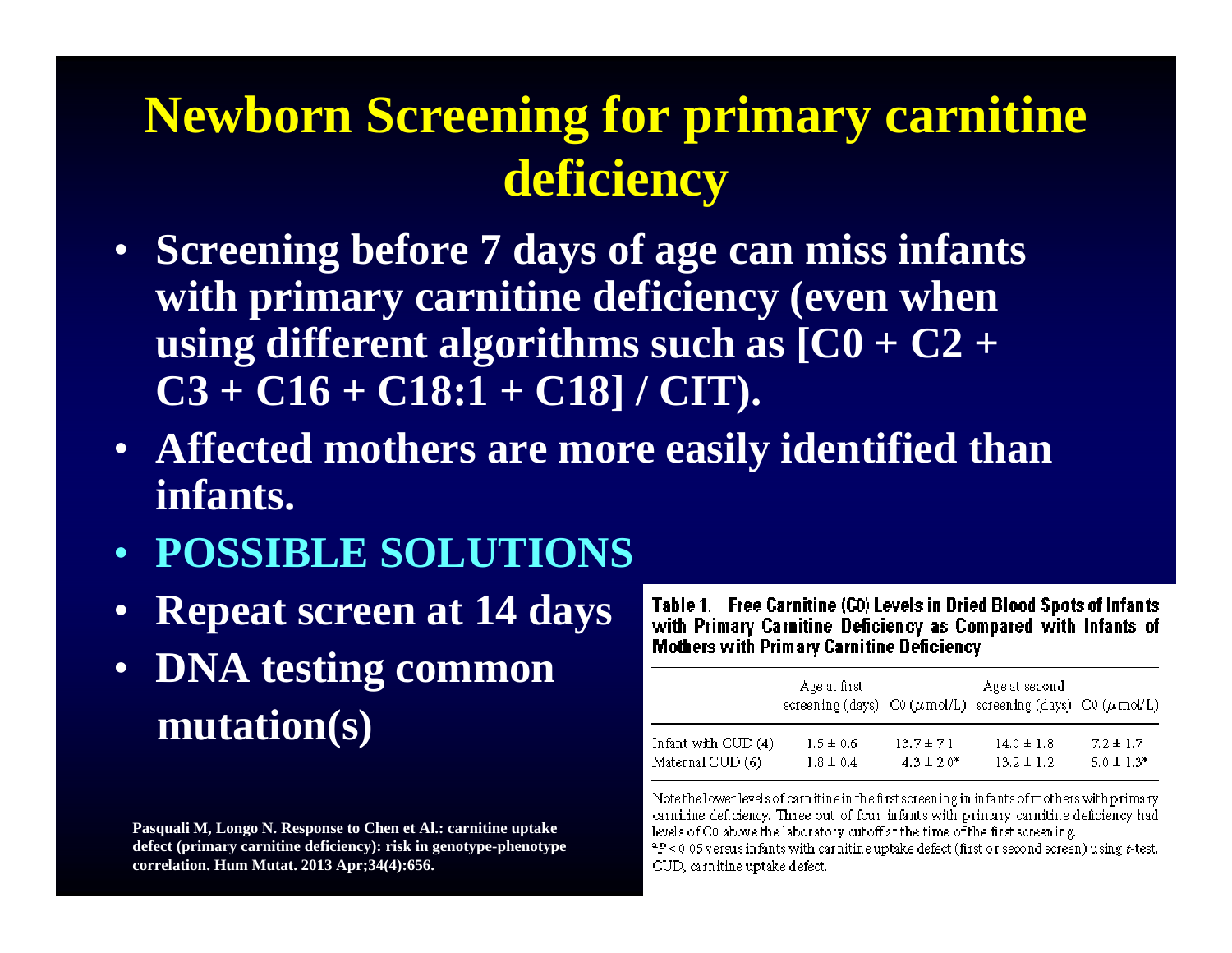# **SUMMARY**

**Lack of carnitine cycle can impair fatty acid oxidation and can present at any age when energy from fat is needed (fasting, infections, fever).** 

**Patients are perfectly normal between episodes.** 

**Carnitine uptake defect can cause very low carnitine levels, hypoglycemia in young children, cardiomyopathy and sudden death (at any age).**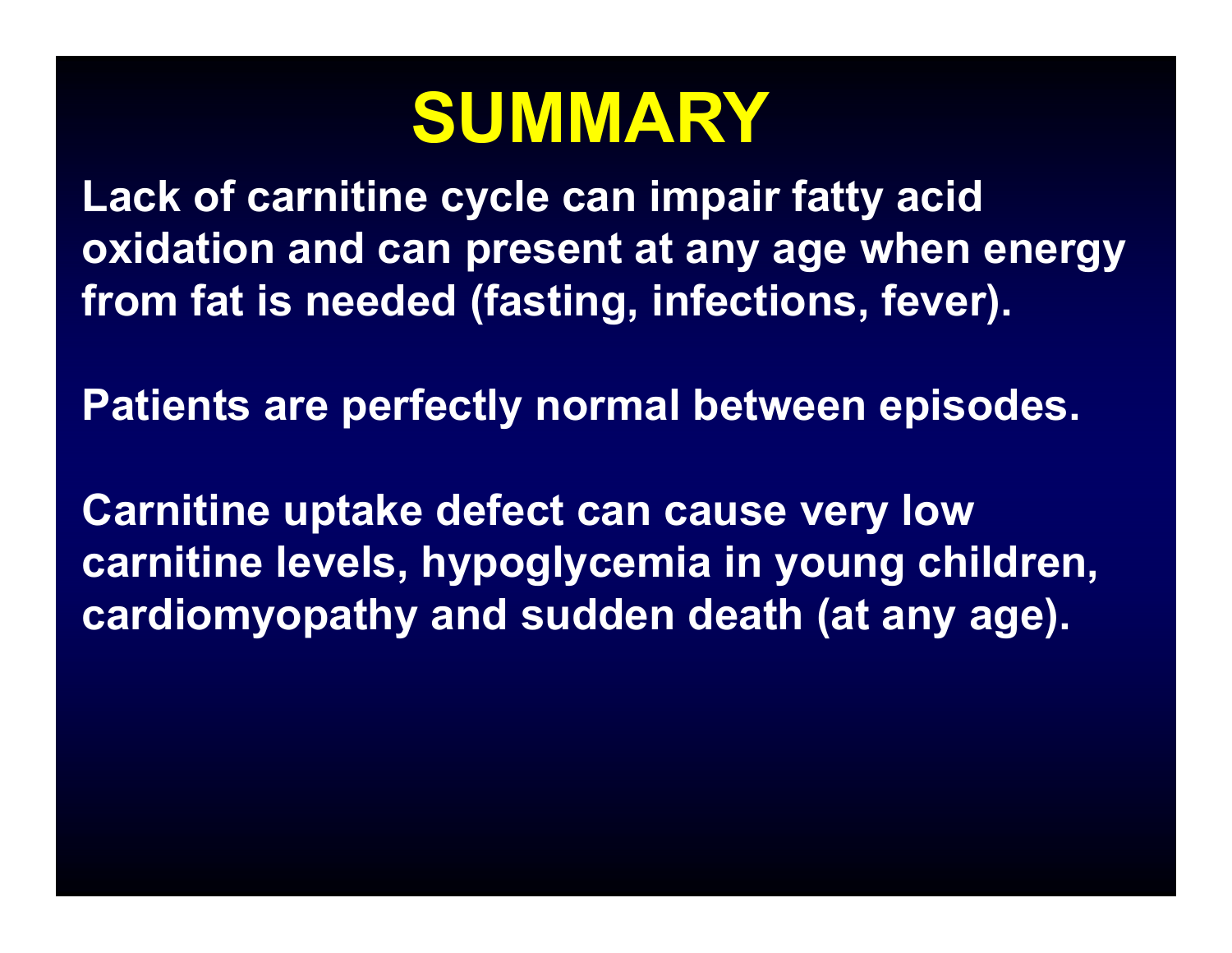# **SUMMARY**

**Carnitine therapy continued for life can prevent clinical symptoms in primary carnitine deficiency.**

**Newborn screening can identify affected infants or mothers. Infant identification requires a sample at several days of age (14 or more) or DNA testing.**

**Some drugs can inhibit the carnitine transporter or result in secondary carnitine depletion. Carnitine supplements can prevent exacerbation of carnitine deficiency.** 

**.**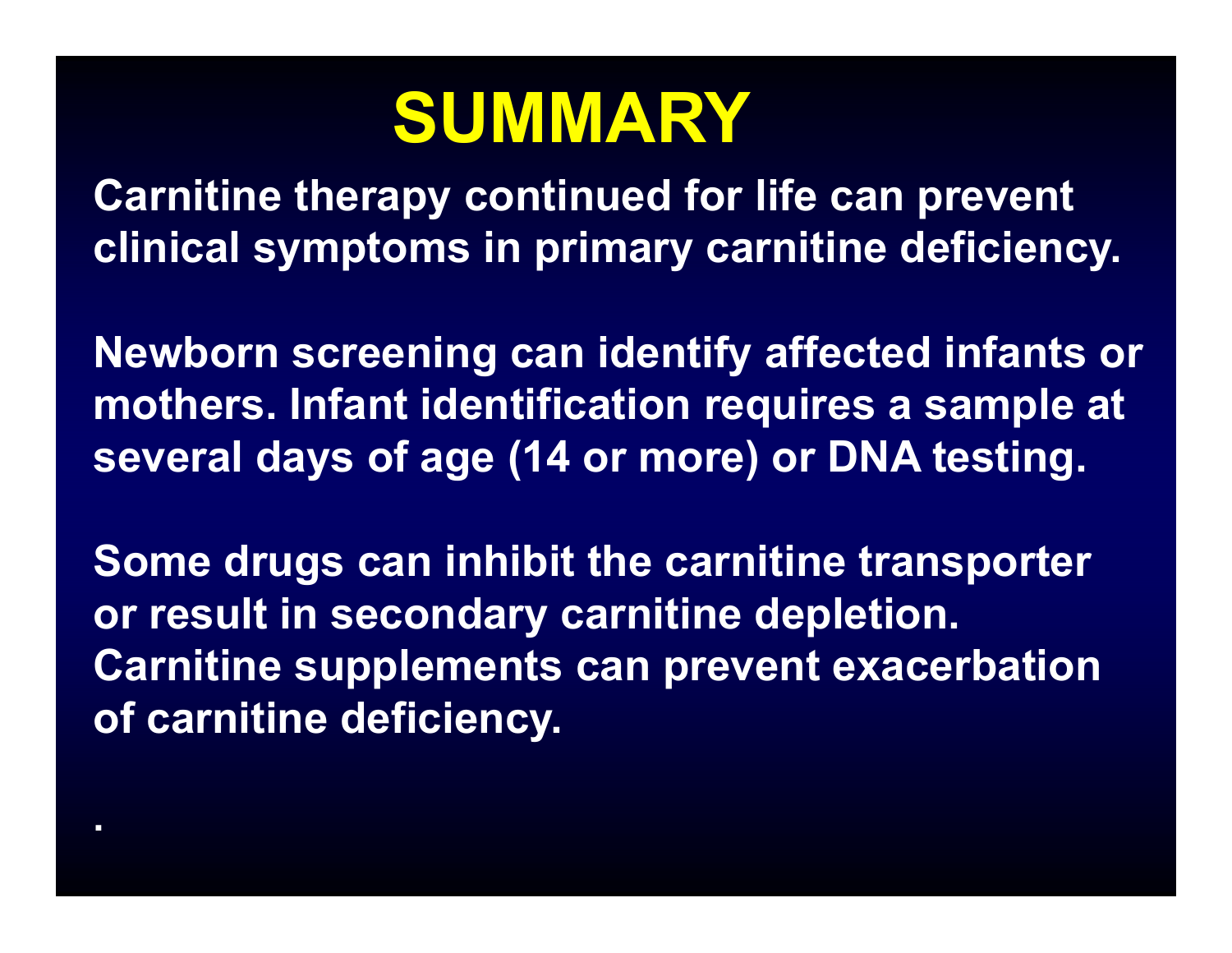### **FATTY ACID OXIDATION University of Utah**

#### **Longo's lab**





**Xue Yin Marta Frigeni ARUP LaboratoriesMarzia Pasquali** The Child First and Alway **Biochemical Genetics ServiceLorenzo Botto Carrie Bailey Sharon Ernst Ash Vollenweider Krista Viau Hunter Underhill**

**All patients and their families**

THE UNIVERSIT OF UTAH



ARI

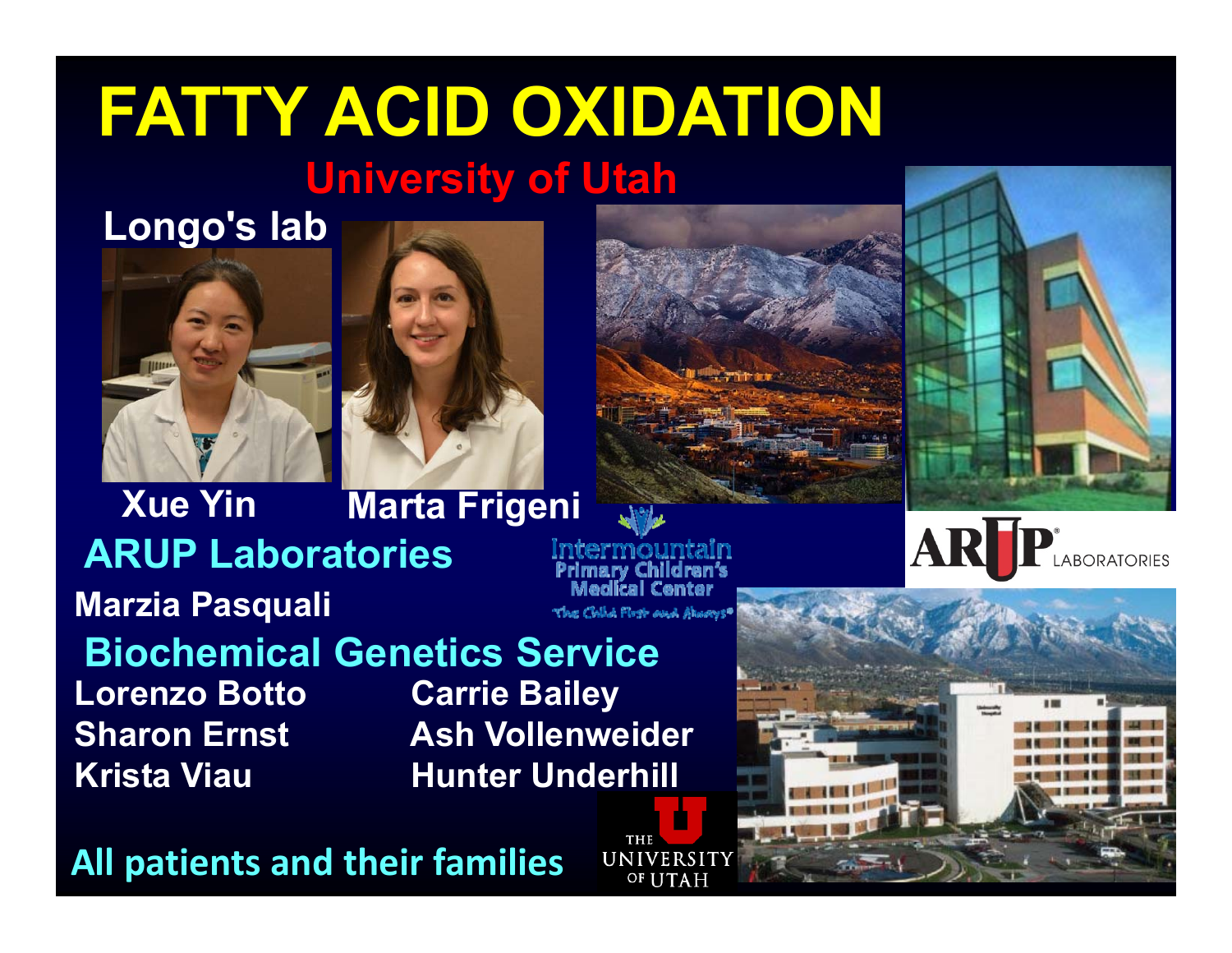**How important is it that mild CUD/CTD-variants are identified during the neonatal period?**

**The newborn period is the only one on which all children will be seen in a hospital and is ideal to collect samples from all of them. Symptoms of CUD usually do not appear before a few months of age (the time necessary for tissues to become depleted of the carnitine that they received during intrauterine life through the placenta). Testing in the late neonatal period (20- 30 days of age) might be more efficient in identifying all affected infants.** 

**Which symptoms can be expected in adults with untreated/undiagnosed milder variants?Fatigability, Decreased stamina, Exercise intolerance, Fasting intolerance. Cardiac symptoms: Cardiomyopathy, Palpitations, sinus tachycardia Ventricular arrhythmias, sudden death. ECG Abnormalities: ventricular premature beats (VPCs), nonspecific T wave abnormality, prolonged QT interval, PR, short QT interval with increased T waves. Most adult patients have no symptoms with normal values in cardiac studies and can have sudden death as the first event.**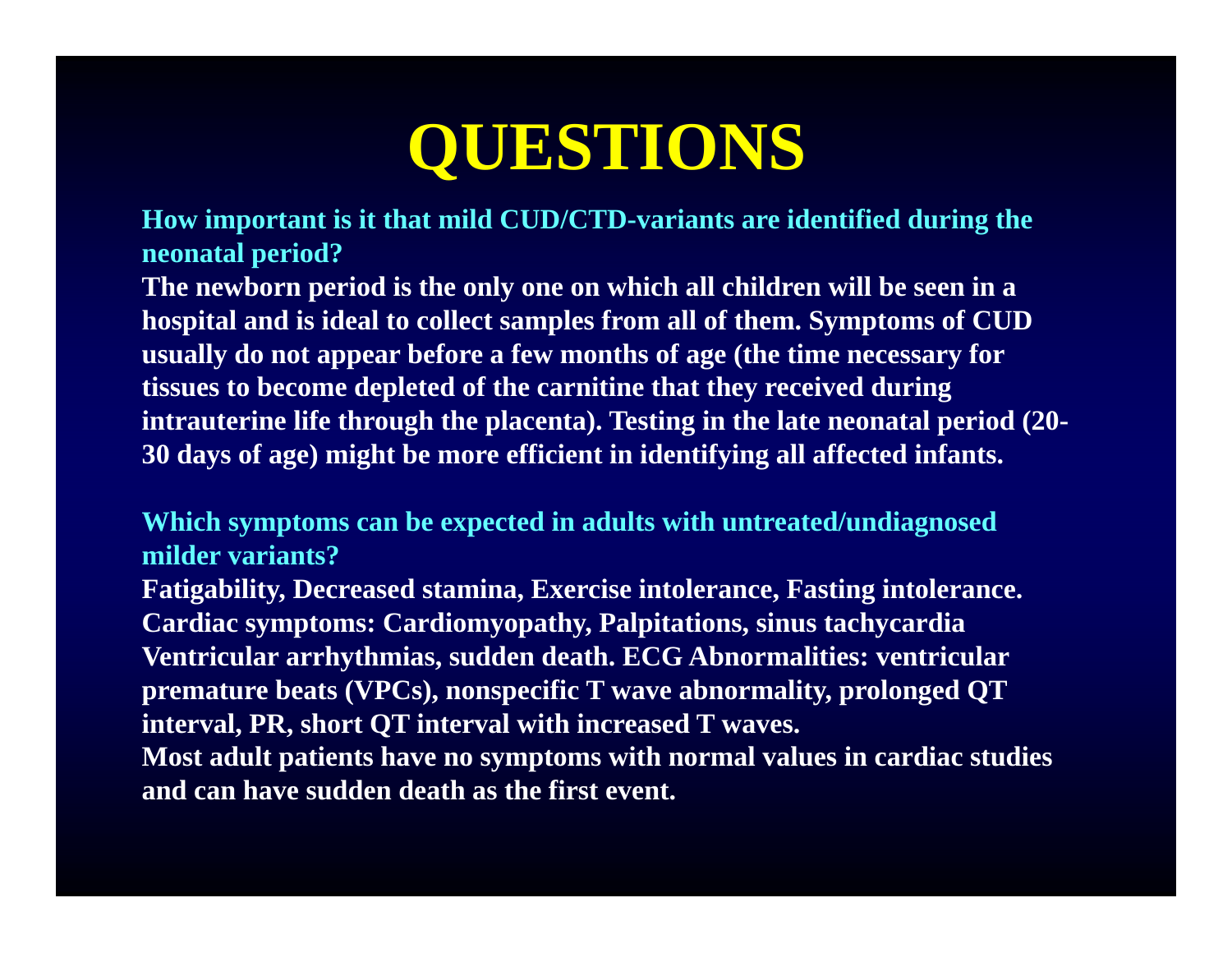**• Which evidence do we have that carriers with low plasma-carnitine can be symptomatic?**

**None. Each one of us is a carrier of at least 50-100 bad genes and carriers of CUD only know one of them. In theory, being a carrier for CUD could aggravate other primary genetic diseases, but in the majority of cases CUD carrier status is a benign variant. CUD carrier status was NOT more frequent in adult patients with cardiomyopathy.** 

**• Is it enough to control plasma carnitine for follow-up? Or would it be better add other numbers (like total carnitine)? Plasma free and total carnitine is the best test. Total carnitine= free carnitine+ esterified carnitine. Presence of some esterified carnitine tells us that carnitine enters the cells and does its job by binding fatty acids.**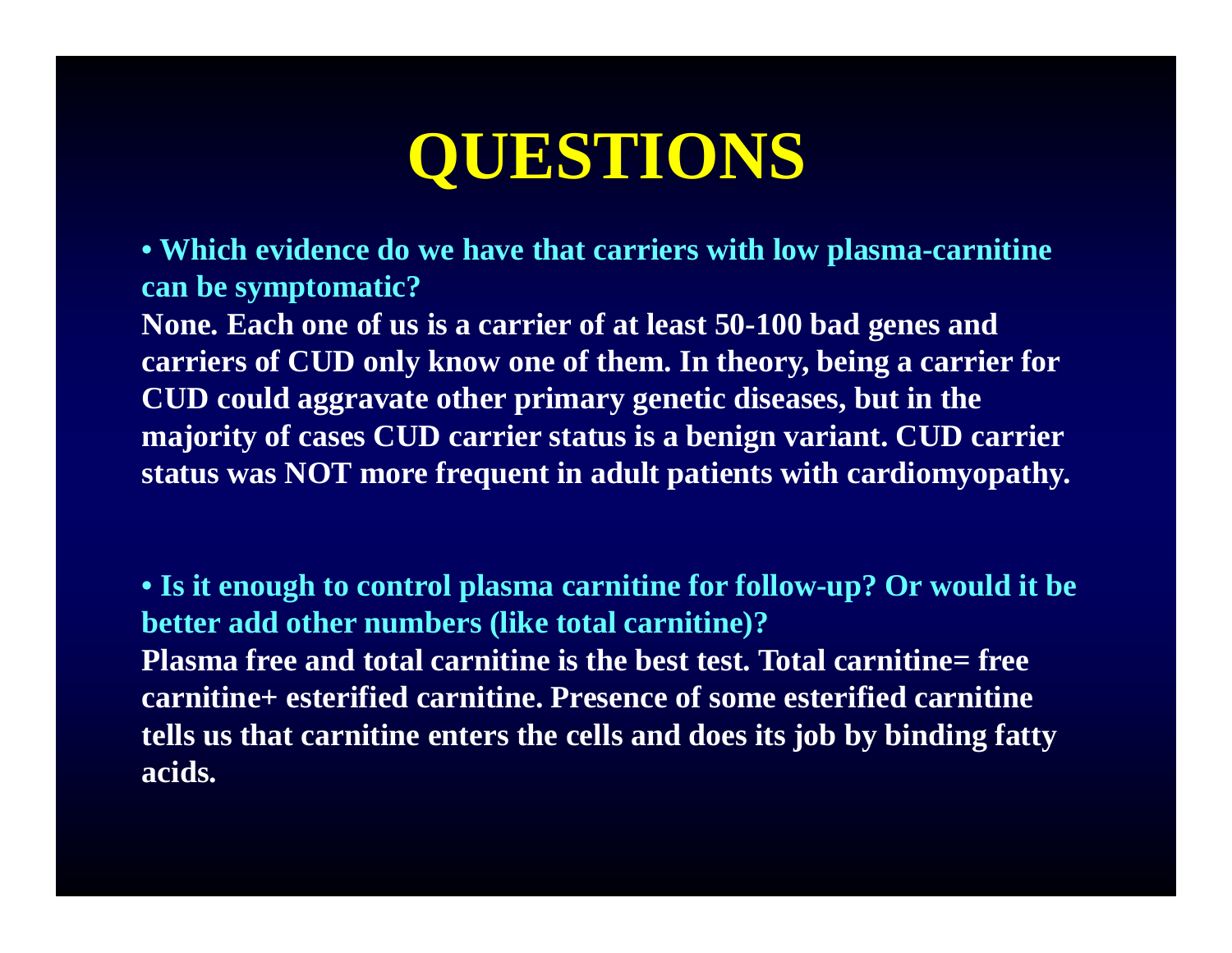**• What about correlation of plasma carnitine and carnitine levels in muscle cells?**

**• Why does it take such a long time until cardiac symptoms like palpitations disappear after initiation of carnitine supplementation?**

**Entry of carnitine into the muscle requires very long time (months) and also loss of carnitine from the muscle is slow. The best way to fill the muscle and the heart with carnitine is by taking it every day consistently.** 

**• What happens if one stops taking carnitine? How long does one tolerate a "break" in carnitine supplementation?**

**Nothing happens acutely after stopping taking carnitine. The muscle, heart, and liver have sufficient stores for 1-2 weeks (if carnitine was taken consistently before). However, if there is an acute event for which fatty acid oxidation is required (prolonged fasting, surgery, fever, infection, vomiting), carnitine might become necessary to allow energy production. In case of surgery, oral carnitine can be suspended. I recommend giving intravenous glucose (D10) instead of normal saline during procedures, while one is unable to eat. Intravenous carnitine can also be given, specially if compliance with carnitine was not stellar in the months before surgery.**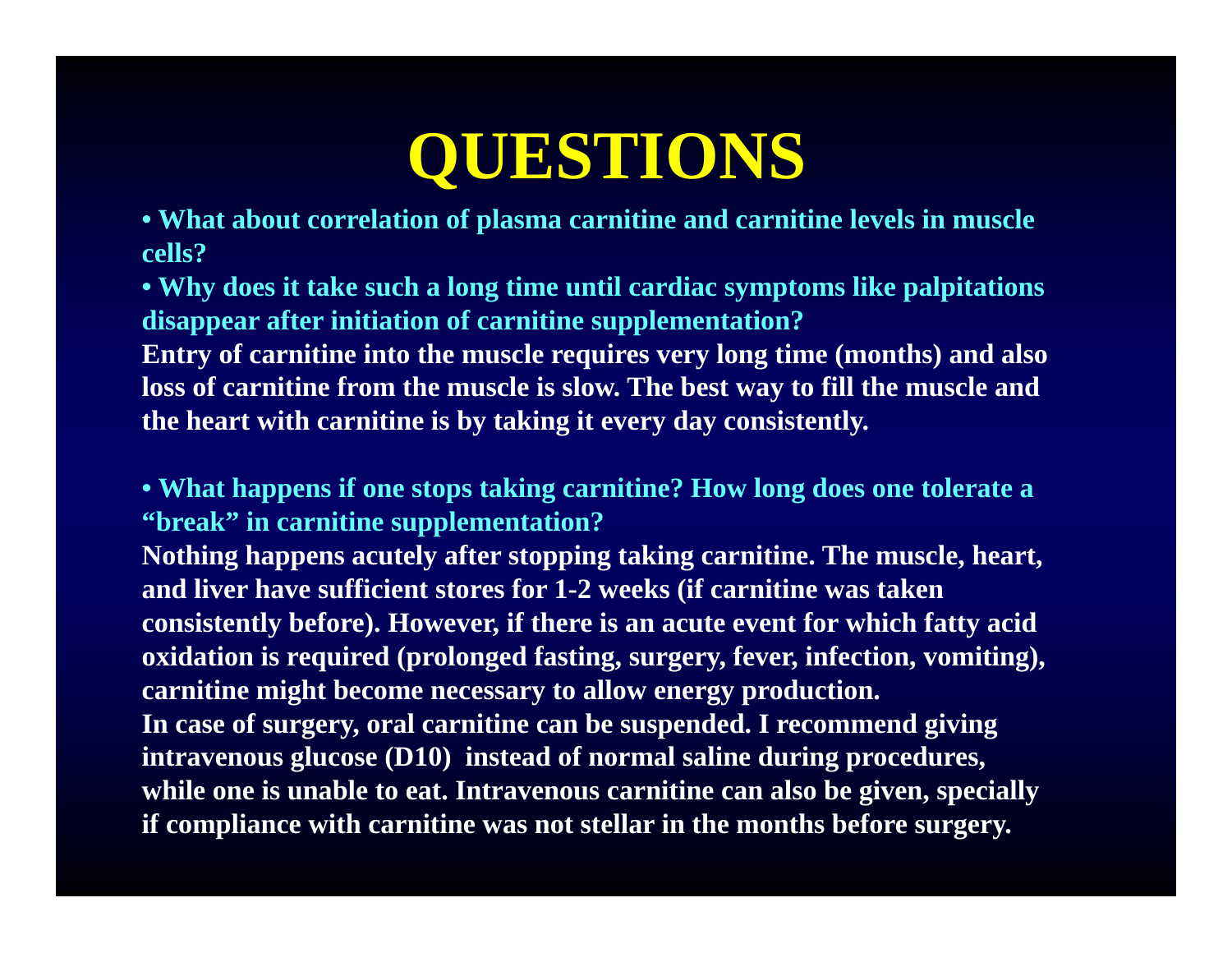**• How much does a (free) carnitine level tell if the blood sample is taken more than 12 hours after last carnitine dose (a typical problem for those who have to travel some distance to the lab)?**

**It still gives us an idea of how rapidly carnitine disappears from the body. Carnitine levels peak about 4 h after oral intake and stay around for 12-24 h. During the peak of carnitine, carnitine gets inside cells. If the interval is too long between doses (more than 12 h) it starts getting out of cells. It is important to note the time of the last carnitine dose to allow interpretation of results. It would be important to obtain pharmacokinetic data on patients with CUD to better understand the best time at which carnitine levels should be monitored.**